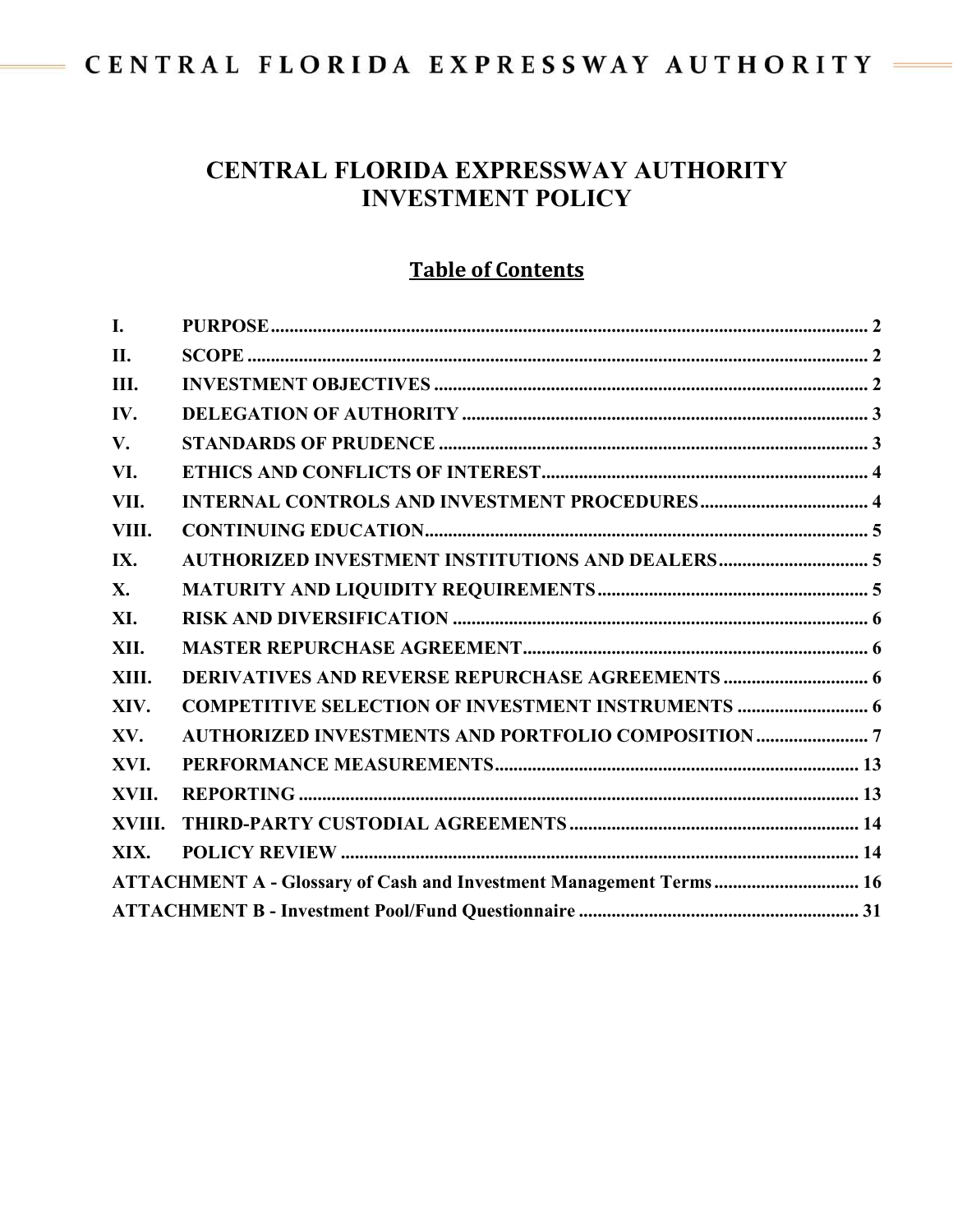### <span id="page-1-0"></span>**I. PURPOSE**

The purpose of this Investment Policy (hereinafter "Policy") is to set forth the investment objectives and parameters for the management of public funds of the Central Florida Expressway Authority (hereinafter "CFX"). These policies are designed to ensure the prudent management of public funds by CFX, the availability of operating and capital funds when needed by CFX and an investment return for CFX competitive with comparable funds and financial market indices.

#### <span id="page-1-1"></span>**II. SCOPE**

In accordance with Section 218.415, Florida Statutes (F.S.), this Policy applies to all cash and investments held or controlled by CFX and shall be identified as operating funds, reserve funds or bond funds of CFX (the "Portfolio"). In connection with the investment of proceeds of bonds issued by CFX, CFX's master bond resolution permitted investments are included in the authorized investments in Section XV of this Policy.

#### <span id="page-1-2"></span>**III. INVESTMENT OBJECTIVES**

A. Safety of Principal

The foremost objective of CFX's investment program is the safety of the principal of those funds within the Portfolio. Investment transactions shall seek to be consistent with the other investment objectives, which are to keep capital losses at a minimum, whether they are from securities defaults or erosion of market value. To attain this objective, CFX will maintain a diversified portfolio so that potential losses on individual securities do not exceed the income generated from the remainder of the portfolio.

B. Maintenance of Liquidity

The Portfolio shall be managed in such a manner that funds are available to meet reasonably anticipated cash flow requirements of CFX in an orderly manner. Periodic cash flow analyses will be completed in order to ensure that the Portfolio is positioned to provide sufficient liquidity.

C. Return on Investment

The Portfolio shall be designed with the objective of attaining a market rate of return throughout budgetary and economic cycles, taking into account the investment risk constraints and liquidity needs. Return on investment is of least importance compared to the safety and liquidity objectives described above. However, return is attempted through active management where the Investment Manager utilizes a total return strategy (which includes both realized and unrealized gains and losses in the Portfolio). This total return strategy seeks to increase the value of the Portfolio through reinvestment of income and capital gains. The core of investments is limited to relatively low risk securities in anticipation of earning a fair return relative to the risk being assumed. Despite this, an Investment Manager may trade to recognize a loss from time to time to achieve a perceived relative value based on its potential to enhance the total return of the Portfolio.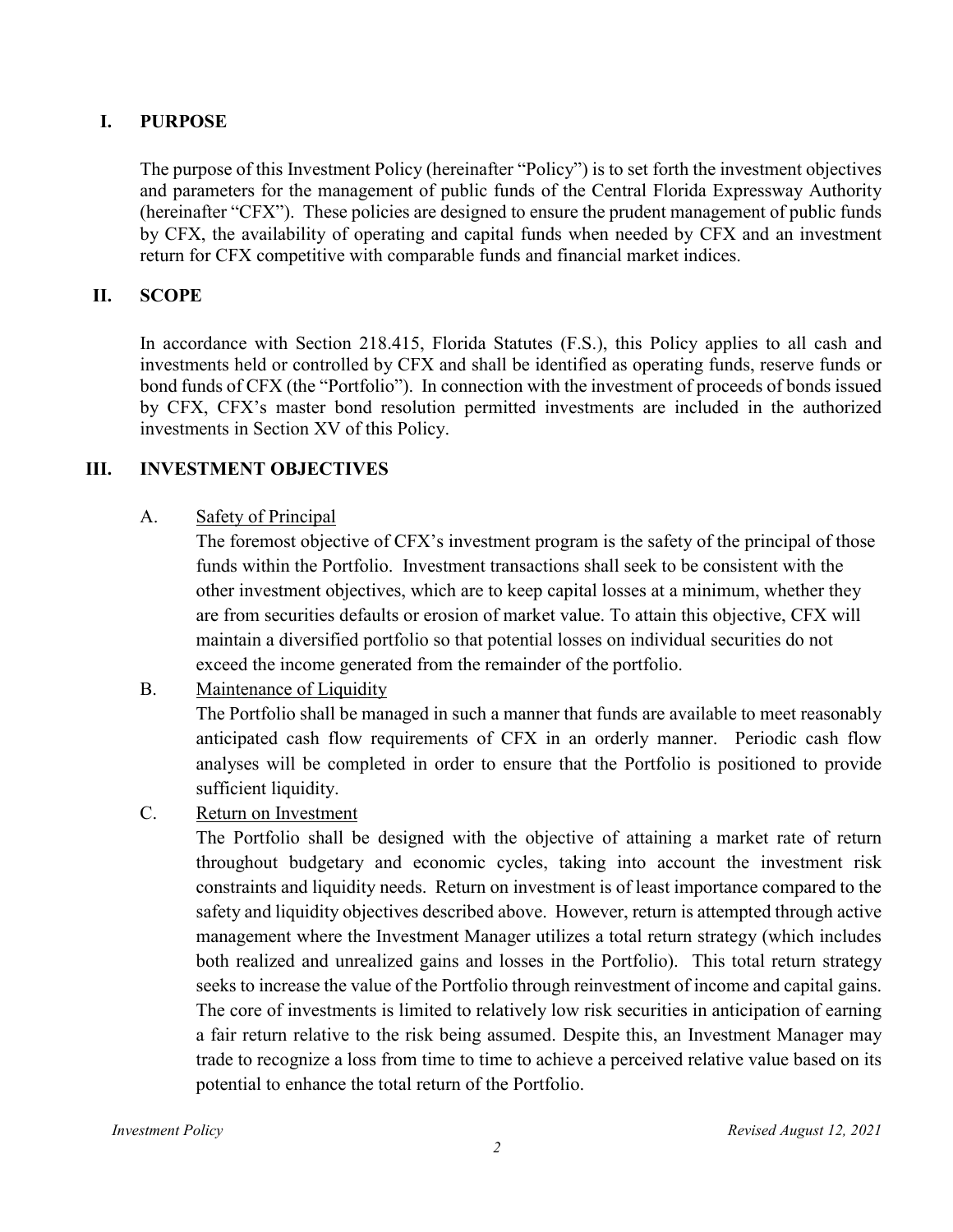#### <span id="page-2-0"></span>**IV. DELEGATION OF AUTHORITY**

In accordance with CFX's administrative policies, the responsibility for providing oversight and direction in regard to the management of the investment program and the Portfolio resides with CFX's Finance Committee. The Executive Director and Chief Financial Officer of CFX have the ultimate authority and responsibility for the investment program and the management of the Portfolio. The management responsibility for all Authority funds in the Portfolio and investment transactions is delegated to CFX's Chief Financial Officer and Authorized Staff members. The Chief Financial Officer shall account for all Authority funds in the Portfolio. The Chief Financial Officer shall establish written procedures for the operation of the investment portfolio and a system of internal accounting and administrative controls to regulate the activities of employees. CFX may employ an investment manager (an "Investment Manager"), to assist in managing the Portfolios. Such Investment Manager must be registered under the Investment Advisers Act of 1940. The Chief Financial Officer shall be responsible for monitoring and regulating the activities of Authorized Staff and the Investment Manager involved with the investment program. The Authorized Staff is limited to the following positions:

- Chief Financial Officer
- Director of Accounting and Finance
- Manager of Accounting and Finance

### <span id="page-2-1"></span>**V. STANDARDS OF PRUDENCE**

The standard of prudence to be used by the Authorized Staff shall be the "Prudent Person" standard and shall be applied in the context of managing the Portfolio. Authorized Staff acting in accordance with written procedures and this Policy and exercising due diligence shall be relieved of personal responsibility for an individual security's credit risk or market price changes, provided deviations from expectation are reported in a timely fashion to the Executive Director and Finance Committee and that the securities involved are liquidated or sold accordance with the terms of this policy. The "Prudent Person" rule states the following:

> Investments shall be made with judgment and care, under circumstances then prevailing, which persons of prudence, discretion and intelligence exercise in the management of their own affairs, not for speculation, but for investment, considering the probable safety of their capital as well as the probable income to be derived from the investment. Section 218.415(4) F.S.

While the standard of prudence to be used by Authorized Staff who are officers or employees is the "Prudent Person" standard, any person or firm hired or retained as an Investment Manager, or otherwise retained to invest, monitor, or advise concerning these assets shall be held to the higher standard of "Prudent Expert". The standard shall be that in investing and reinvesting moneys and in acquiring, retaining, managing, and disposing of investments of these funds, the Investment Manager shall exercise: the judgment, care, skill, prudence, and diligence under the circumstances then prevailing, which persons of prudence, discretion, and intelligence, acting in a like capacity and familiar with such matters would use in the conduct of an enterprise of like character and with like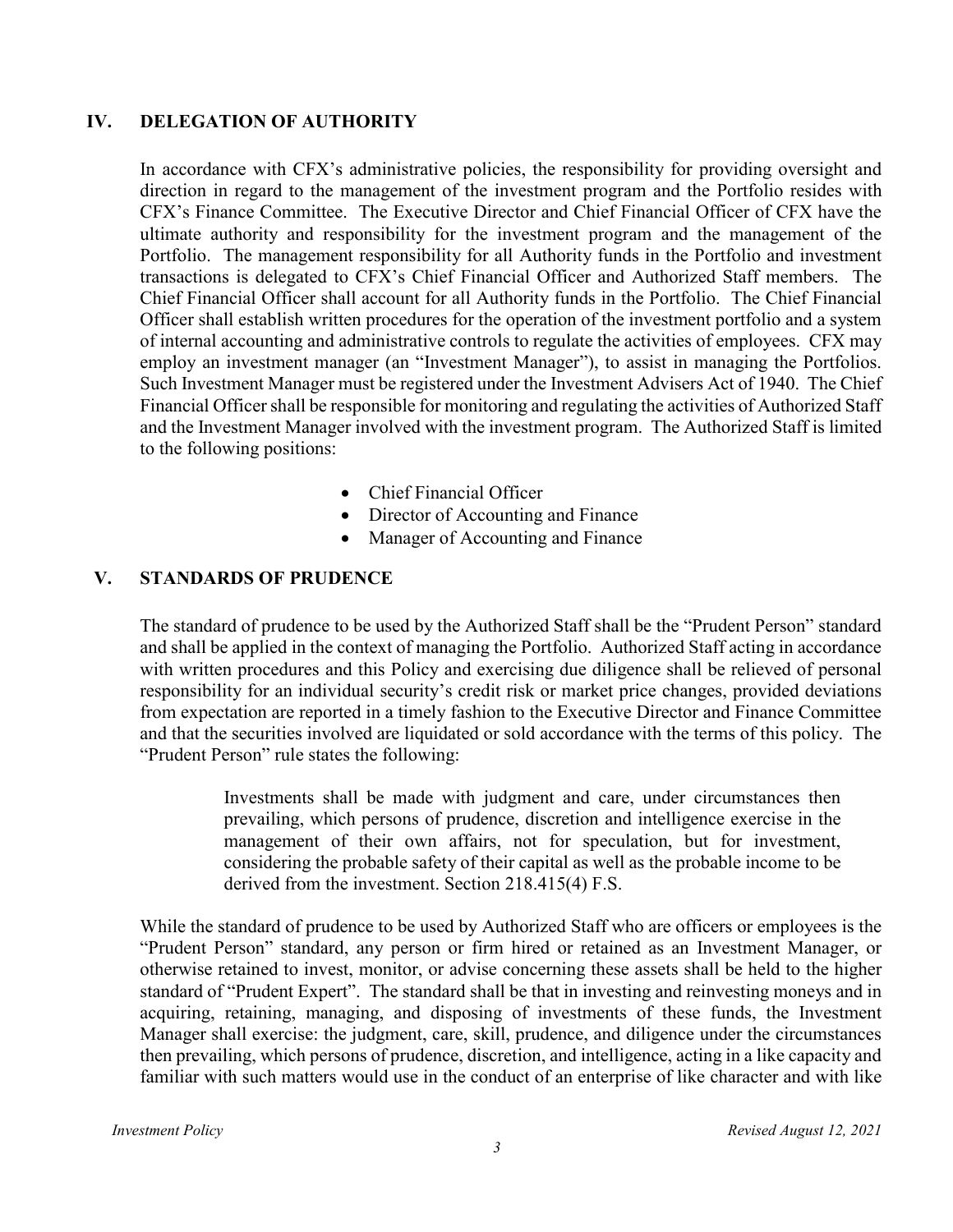aims by diversifying the investments of the funds, so as to minimize the risk, considering the probable income as well as the probable safety of their capital.

### <span id="page-3-0"></span>**VI. ETHICS AND CONFLICTS OF INTEREST**

Authorized Staff involved in the investment process shall refrain from personal business activity that could conflict with proper execution of the investment program, or which could impair their ability to make impartial investment decisions.

Also, Authorized Staff or other employees involved in the investment process shall disclose in writing to CFX and the Board any material financial interests in financial institutions that conduct business with the Board, and they shall further disclose any material personal financial/investment positions that could be related to the performance of CFX's Portfolio.

#### <span id="page-3-1"></span>**VII. INTERNAL CONTROLS AND INVESTMENT PROCEDURES**

The Chief Financial Officer shall establish a system of internal controls and operational procedures to protect CFX's assets, including the Portfolio, and ensure proper accounting and reporting of the transactions related thereto. No person may engage in an investment transaction except as authorized under the terms of this Policy. Independent auditors shall conduct a review of the system of internal controls with respect to, among other things, the Portfolio and the investment thereof as a normal part of the annual financial audit of CFX. Such internal controls shall include, but not limited to, the following:

Separation of functions:

By separating the person who authorizes or performs the transaction from the person or persons who record or otherwise account for the transaction, a proper separation of duties is achieved.

Custodial safekeeping:

Securities purchased from any bank or dealer, including appropriate collateral, shall be placed into a third party bank for custodial safekeeping.

Clear delegation of authority to subordinate staff members:

Subordinate staff must have a clear understanding of their authority and responsibilities to avoid any improper actions. Clear delegation of authority also preserves the internal control structure that is built around the various staff positions and their respective responsibilities.

Written confirmation of electronically initiated transactions for investments and wire transfers:

Due to the potential for error and improprieties arising from telephone or other electronically initiated transactions, all such transactions should be supported by written communications and approved by an individual other than the individual initiating said transaction. Repetitive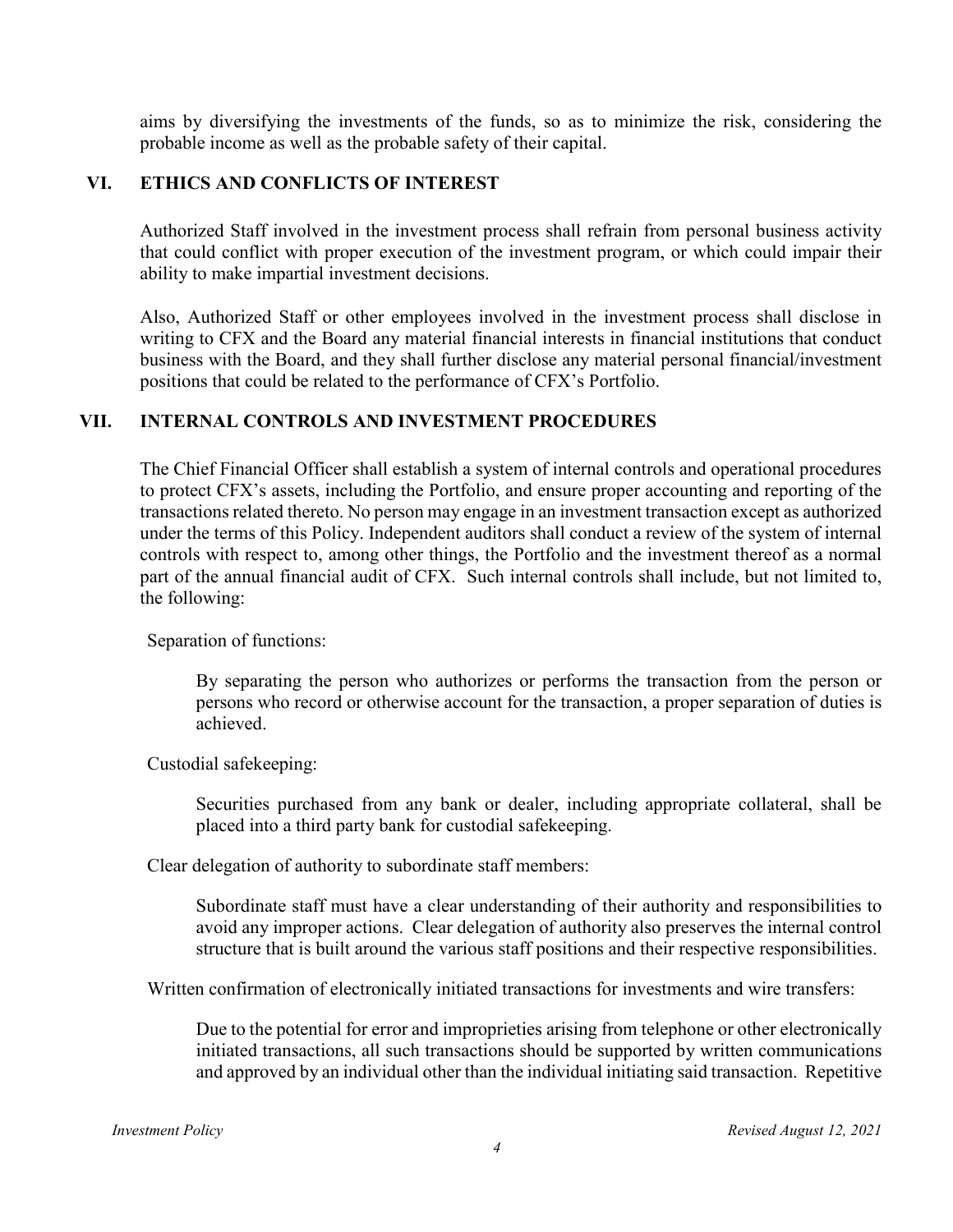wires do not require a secondary approval; however, all non-repetitive wires shall have secondary approval.

Documentation of transactions and strategies:

All transactions and the strategies that were used to develop said transactions should be documented in writing and approved by the appropriate person.

## <span id="page-4-0"></span>**VIII. CONTINUING EDUCATION**

The Chief Financial Officer and appropriate Authorized Staff shall annually complete 8 hours of continuing education in subjects or courses of study related to investment practices and products, pursuant to Section 218.415(14) F.S.

## <span id="page-4-1"></span>**IX. AUTHORIZED INVESTMENT INSTITUTIONS AND DEALERS**

Authorized Staff shall only purchase securities from financial institutions, which are qualified as public depositories by the Treasurer, or Chief Financial Officer of the State of Florida, institutions designated as "Primary Dealers" as designated by the Federal Reserve Bank of New York, direct issuers of commercial paper and bankers' acceptances, approved non-primary dealers, or Minority/Women Disadvantaged Business Enterprise ("M/WBE") securities dealers. The Investment Manager shall utilize and maintain its own list of approved primary dealers, non-primary dealers and M/WBE securities dealers. The Investment Manager will provide a quarterly report to CFX detailing the M/WBE trading activity.

Authorized Staff and Investment Manager shall only enter into Repurchase agreements with "Primary Dealers" as designated by the Federal Reserve Bank of New York and financial institutions that are state qualified public depositories.

## <span id="page-4-2"></span>**X. MATURITY AND LIQUIDITY REQUIREMENTS**

To the extent possible, an attempt will be made to match investment maturities with known cash needs and anticipated cash flow requirements of CFX.

A. Maturity Guidelines

Investments of current operating funds shall have maturities of no longer than twentyfour (24) months. The purchase of investments for core funds with maturities longer than five and a half (5.50) years requires CFX's approval prior to purchase. However, final maximum maturity for any investment is limited to ten (10) years. The maturities of the underlying securities of a repurchase agreement will follow the requirements of the Securities Industry and Financial Markets Association (SIFMA) Master Repurchase Agreements.

B. Liquidity Requirements Investments of bond reserves, construction funds, and other non-operating funds ("core funds") shall have a term appropriate to the need for funds and in accordance with debt covenants.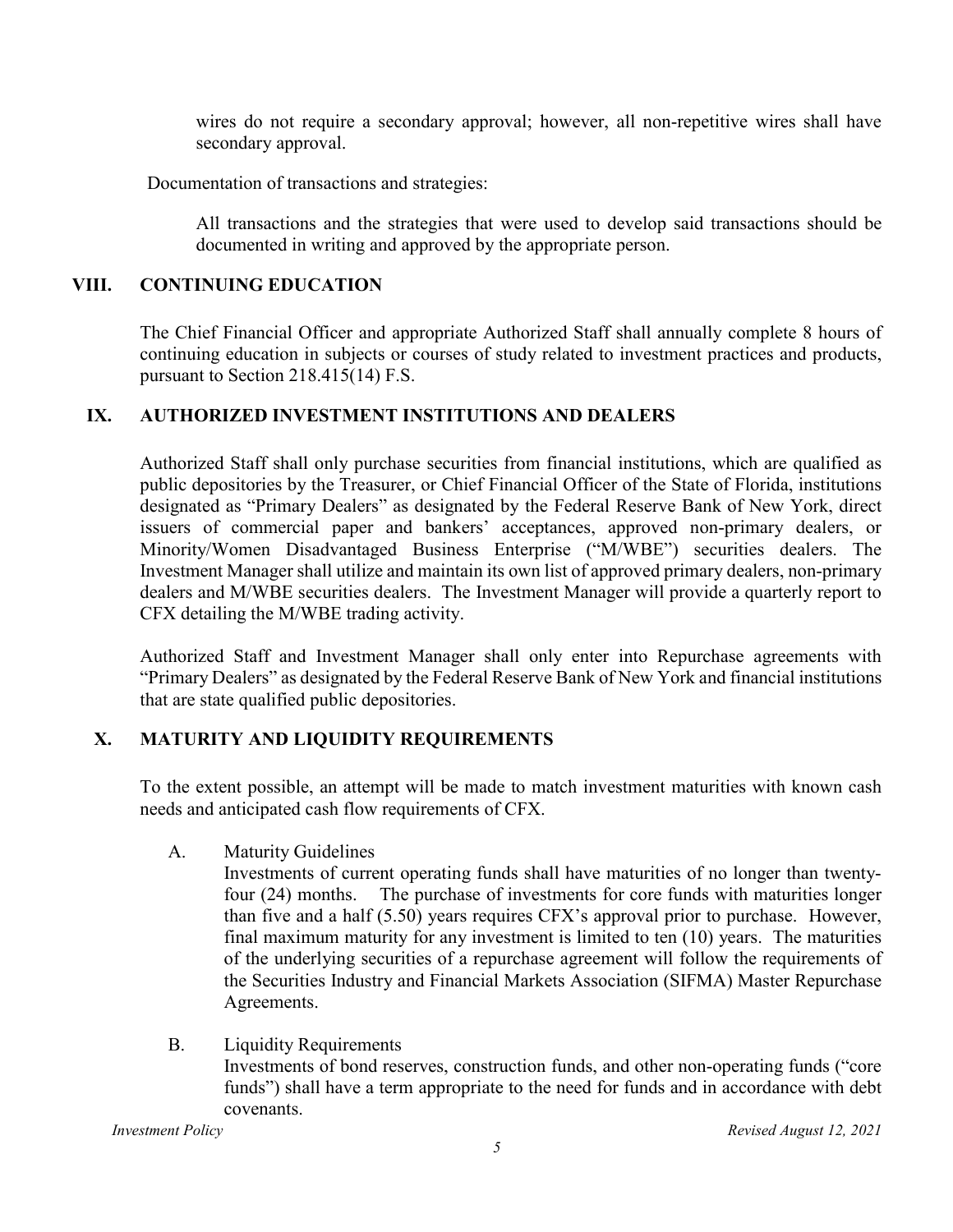#### <span id="page-5-0"></span>**XI. RISK AND DIVERSIFICATION**

The Portfolio shall be diversified to control risks resulting from over concentration of assets in a specific maturity, issuer, instrument, dealer, or bank through which these securities are bought and sold. The Chief Financial Officer shall determine diversification strategies within the established guidelines.

## <span id="page-5-1"></span>**XII. MASTER REPURCHASE AGREEMENT**

CFX will require all approved institutions and dealers transacting repurchase agreements to execute and perform as stated in the SIFMA Master Repurchase Agreement. All repurchase agreement transactions will adhere to requirements of the SIFMA Master Repurchase Agreement.

### <span id="page-5-2"></span>**XIII. DERIVATIVES AND REVERSE REPURCHASE AGREEMENTS**

Investment in any derivative products or the use of reverse repurchase agreements is specifically prohibited by this investment policy, unless permitted in Section XV of this Policy. A "derivative" is defined as a financial instrument the value of which depends on, or is derived from, the value of one or more underlying assets or indices or asset values. However, for the purpose of a financing mechanism for funding CFX's Five-Year Work Plan, derivatives are permitted. Please refer to CFX's Swap Policy.

## <span id="page-5-3"></span>**XIV. COMPETITIVE SELECTION OF INVESTMENT INSTRUMENTS**

After the Investment Manager or the Chief Financial Officer has determined the approximate maturity date based on cash flow needs and market conditions and has analyzed and selected one or more optimal types of investments, a minimum of three (3) reputable, qualified, and financially sound banks and/or dealers must be contacted and asked to provide bids on securities in questions. Bids will be held in confidence until the bid deemed to best meet the investment objectives is determined and selected.

However, on an exception basis, securities may be purchased utilizing the comparison to current market price method. Acceptable current market price providers include, but are not limited to:

- A. TradeWeb,
- B. Bloomberg Information Systems,
- C. The Wall Street Journal or a comparable nationally recognized financial publication providing daily market pricing,
- D. Daily market pricing provided by CFX's custody agents or their correspondent institutions,
- E. Such other current market price provider that the Investment Manager shall recommend to CFX as a regular provider of such information.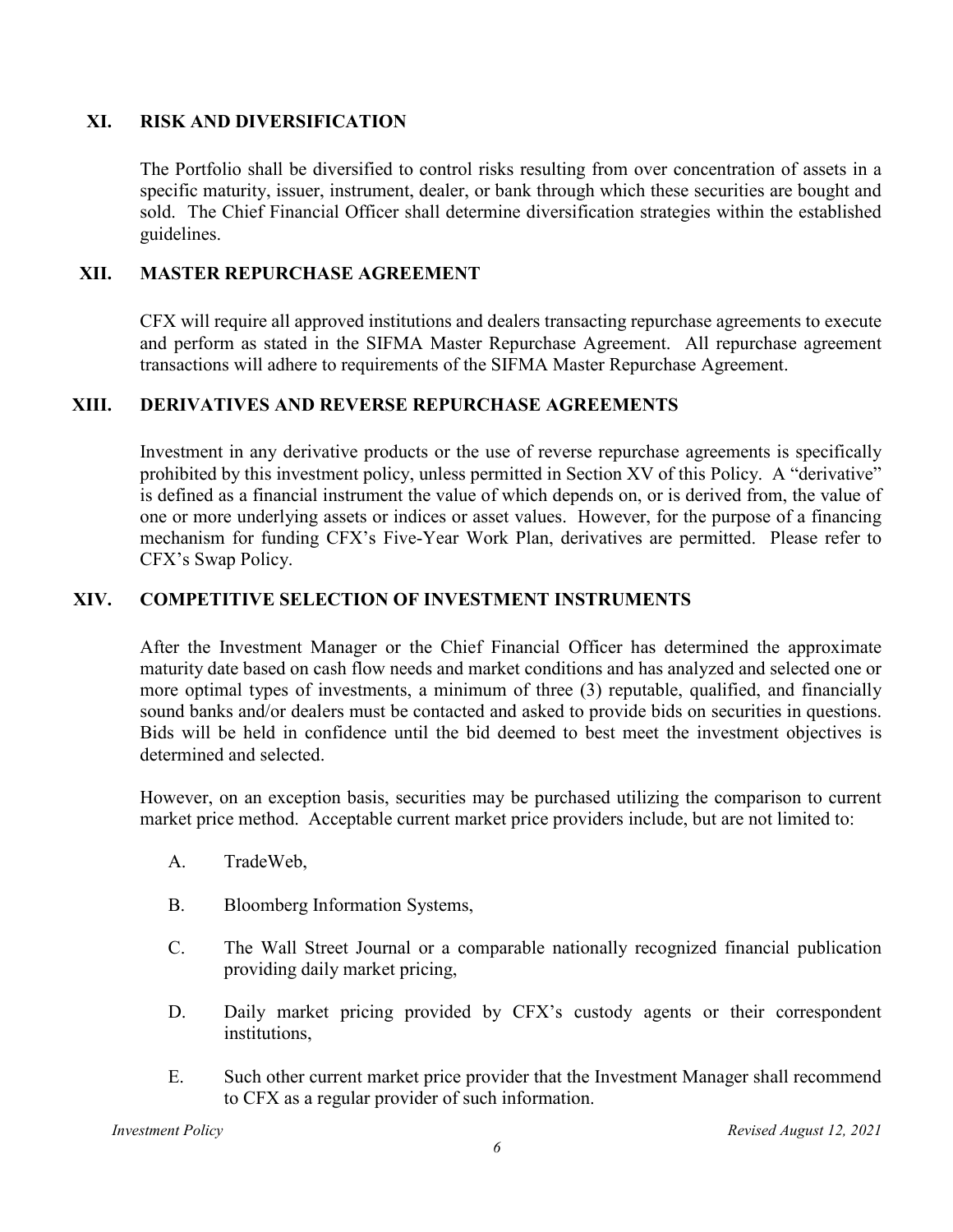Selection by comparison to a current market price, as indicated above, shall only be utilized when, in judgment of the Investment Manager, CFX, or Chief Financial Officer, competitive bidding would inhibit the selection process.

Examples of when this method may be used include:

- A. When time constraints due to unusual circumstances preclude the use of the competitive bidding process.
- B. When no active market exists for the issue being traded due to the age or depth of the issue.
- C. When a security is unique to a single dealer, for example, a private placement.
- D. When the transaction involves new issues or issues in the "when issued" market.

Overnight sweep repurchase agreements will not be bid but may be placed with the depository bank relating to the demand account for which the repurchase agreement was purchased.

## <span id="page-6-0"></span>**XV. AUTHORIZED INVESTMENTS AND PORTFOLIO COMPOSITION**

Investments should be made subject to the cash flow needs and such cash flows are subject to revisions as market conditions and CFX's needs change. However, when the invested funds are needed in whole or in part for the purpose originally intended or for more optimal investments, Authorized Staff may sell an investment at the then-prevailing market price and place the proceeds into the proper account at the Board's custodian.

The following are the guidelines for investments and limits on security types, issuers, and maturities as established by CFX. CFX or the Chief Financial Officer shall have the option to further restrict investment percentages from time to time based on market conditions, risk, and diversification investment strategies. The percentage allocations requirements for investment types and issuers are calculated based on the original cost of each investment, at the time of purchase. Investments not listed in this Policy are prohibited. The following is a summary table of the permitted investments and their respective allocation limits. The allocation limits are for non-bond proceeds.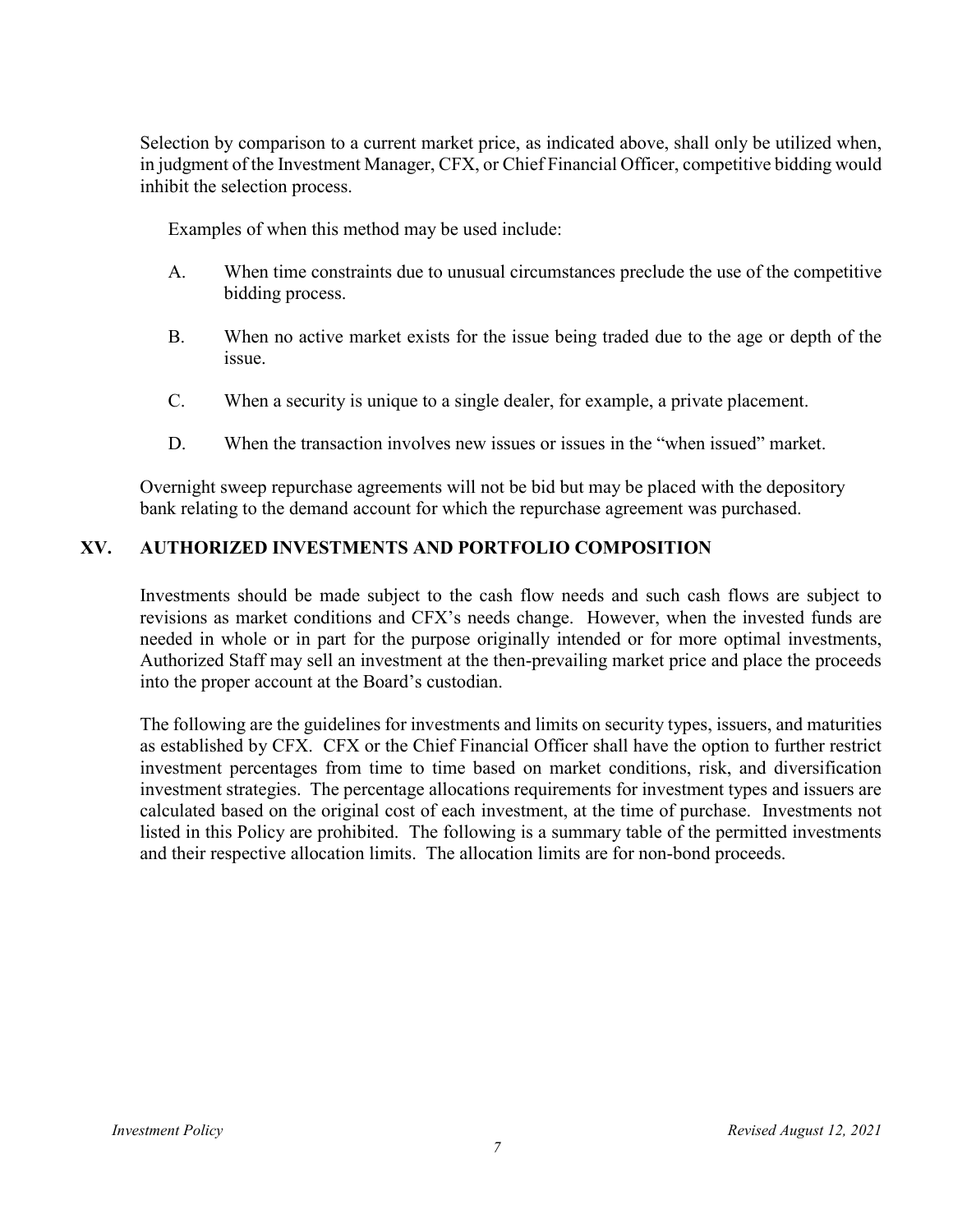# **Permitted Investments**

| <b>Sector</b>                                                                   | <b>Sector</b><br><b>Maximum</b><br>(%) | <b>Per Issuer</b><br><b>Maximum</b><br>(%) | <b>Minimum Ratings</b><br>Requirement <sup>1</sup>                                                   | <b>Maximum</b><br><b>Maturity</b>                         | <b>Master</b><br><b>Bond</b><br><b>Resolution</b><br><b>Permitted</b><br><b>Investments</b> |
|---------------------------------------------------------------------------------|----------------------------------------|--------------------------------------------|------------------------------------------------------------------------------------------------------|-----------------------------------------------------------|---------------------------------------------------------------------------------------------|
| U.S. Treasury                                                                   |                                        | 100%                                       |                                                                                                      | 5.50 Years                                                | X                                                                                           |
| <b>GNMA</b>                                                                     | 100%                                   | 40%                                        |                                                                                                      | (5.50)<br>Years avg.<br>life <sup>4</sup><br>for<br>GNMA) | X                                                                                           |
| Other U.S.<br>Government<br>Guaranteed (e.g.<br>AID, GTC)                       |                                        | 10%                                        | N/A                                                                                                  |                                                           | X                                                                                           |
| Federal<br>Agency/GSE:<br>FNMA, FHLMC,<br>FHLB, FFCB*                           | 75%                                    | $40\%^{3}$                                 | N/A                                                                                                  | 5.50 Years                                                | X                                                                                           |
| Federal Agency/GSE<br>other than those<br>above                                 |                                        | 10%                                        |                                                                                                      |                                                           | $\boldsymbol{\mathrm{X}}$                                                                   |
| Supranationals<br>where U.S. is a<br>shareholder and<br>voting member           | 25%                                    | 10%                                        | Highest ST or Two Highest LT<br><b>Rating Categories</b><br>$(A-1/P-1, AAA/Aaa, or$<br>equivalent)   | 5.50 Years                                                |                                                                                             |
| Corporates                                                                      | $50\%^{2}$                             | $5\%$                                      | Highest ST or Three Highest LT<br><b>Rating Categories</b><br>$(A-1/P-1, A-/A3$ or equivalent)       | 5.50 Years                                                |                                                                                             |
| Municipals                                                                      | 25%                                    | 5%                                         | Highest ST or Three Highest LT<br><b>Rating Categories</b><br>$(SP-1/MIG 1, A-A3, or$<br>equivalent) | 5.50 Years                                                | X                                                                                           |
| Agency Mortgage-<br><b>Backed Securities</b><br>(MBS)                           | 25%                                    | $40\%$ <sup>3</sup>                        | N/A                                                                                                  | 5.50 Years<br>Avg. Life <sup>4</sup>                      |                                                                                             |
| Asset-Backed<br>Securities (ABS)                                                | 25%                                    | 5%                                         | Highest ST or LT Rating<br>$(A-1+/P-1, AAA/Aaa, or$<br>equivalent)                                   | 5.50 Years<br>Avg. Life $4$                               |                                                                                             |
| Depository Accounts<br>with Qualified Public<br>Depositories                    | 75%                                    | 50%                                        | N/A                                                                                                  | N/A                                                       | X                                                                                           |
| Non-Negotiable<br><b>Collateralized Bank</b><br>Deposits or Savings<br>Accounts | 50%                                    | None, if<br>fully<br>collateralized        | None, if fully collateralized.                                                                       | 2 Years                                                   | X                                                                                           |
| <b>Commercial Paper</b><br>(CP)                                                 | $50\%^2$                               | $5\%$                                      | <b>Highest ST Rating Category</b><br>$(A-1/P-1)$ , or equivalent)                                    | 270 Days                                                  | X                                                                                           |

*Investment Policy Revised August 12, 2021*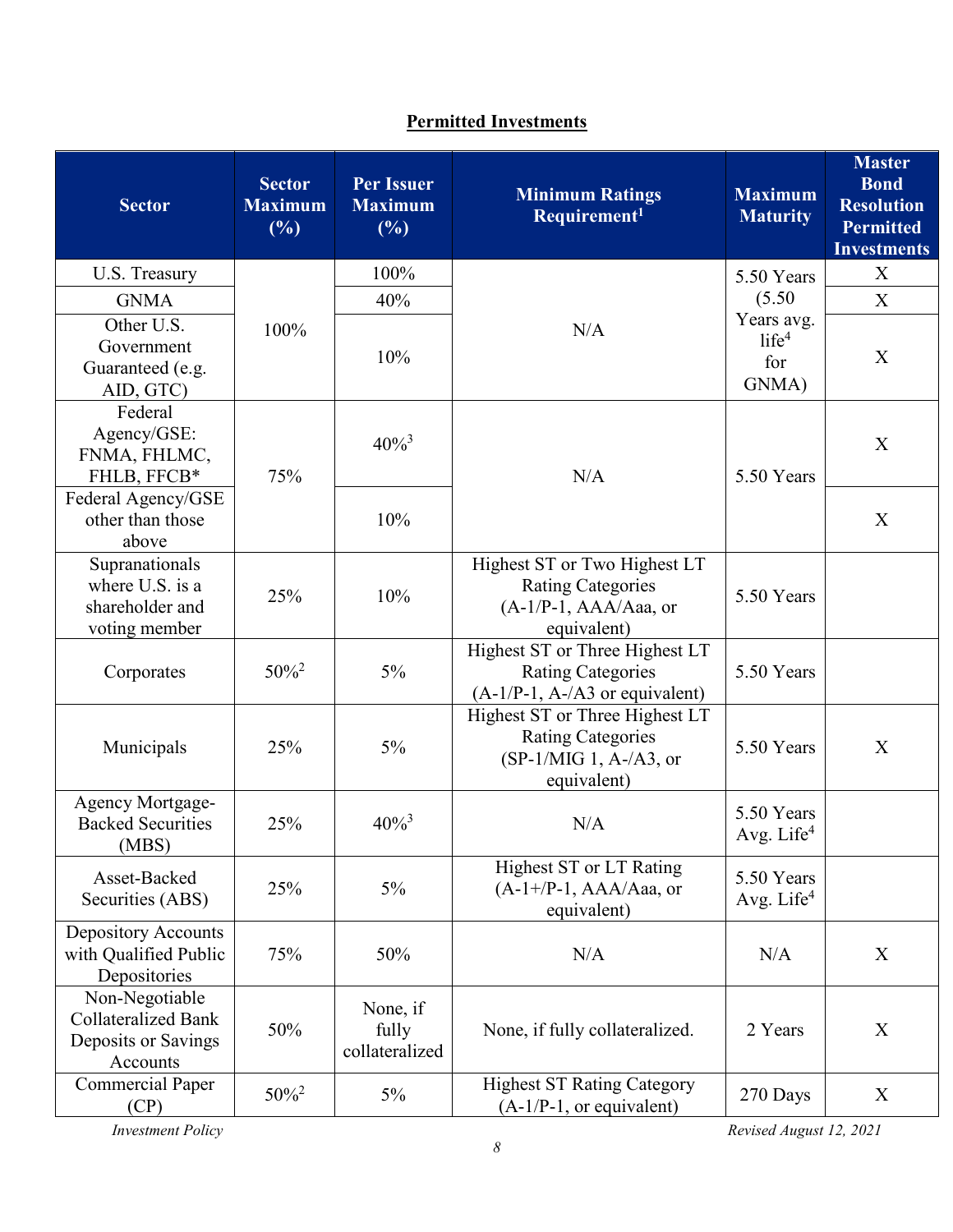| <b>Sector</b>                                                                        | <b>Sector</b><br><b>Maximum</b><br>(%) | <b>Per Issuer</b><br><b>Maximum</b><br>(%) | <b>Minimum Ratings</b><br>Requirement <sup>1</sup>                                                                                                                                                                                                                            | <b>Maximum</b><br><b>Maturity</b> | <b>Master</b><br><b>Bond</b><br><b>Resolution</b><br><b>Permitted</b><br><b>Investments</b> |
|--------------------------------------------------------------------------------------|----------------------------------------|--------------------------------------------|-------------------------------------------------------------------------------------------------------------------------------------------------------------------------------------------------------------------------------------------------------------------------------|-----------------------------------|---------------------------------------------------------------------------------------------|
| Bankers'<br>Acceptances (BAs)                                                        | $10\%^2$                               | $5\%$                                      | <b>Highest ST Rating Category</b><br>$(A-1/P-1)$ , or equivalent)                                                                                                                                                                                                             | 180 Days                          | X                                                                                           |
| Repurchase<br>Agreements (Repo or<br>RP)                                             | 40%                                    | 20%                                        | Counterparty (or if the<br>counterparty is not rated by an<br>NRSRO, then the counterparty's<br>parent) must be rated in the<br><b>Highest ST Rating Category</b><br>$(A-1/P-1,$ or equivalent)<br>If the counterparty is a Federal<br>Reserve Bank, no rating is<br>required | 1 Year                            | X                                                                                           |
| Money Market Funds<br>(MMFs)                                                         | 50%                                    | 25%                                        | Highest Fund Rating by all<br>NRSRO <sub>s</sub> who rate the fund<br>(AAAm/Aaa-mf, or equivalent)                                                                                                                                                                            | N/A                               | X                                                                                           |
| Fixed-Income<br>Mutual Funds and<br><b>ETFs</b>                                      | 25%                                    | 10%                                        | N/A                                                                                                                                                                                                                                                                           | 3 Years                           |                                                                                             |
| Intergovernmental<br>Pools (LGIPs)                                                   | 50%                                    | 25%                                        | Highest Fund Quality and<br><b>Volatility Rating Categories by</b><br>all NRSROs who rate the LGIP,<br>(AAAm/AAAf, S1, or equivalent)                                                                                                                                         | N/A                               |                                                                                             |
| Florida Local<br>Government Surplus<br><b>Funds Trust Funds</b><br>("Florida Prime") | 25%                                    | N/A                                        | Highest Fund Rating by all<br>NRSRO <sub>s</sub> who rate the fund<br>(AAAm/Aaa-mf, or equivalent)                                                                                                                                                                            | N/A                               | X                                                                                           |

Notes:

<sup>1</sup> Rating by at least one SEC-registered Nationally Recognized Statistical Rating Organization ("NRSRO"), unless otherwise noted. ST=Short-term; LT=Long-term.

 $2$  Maximum allocation to all corporate and bank credit instruments is 50% combined.

<sup>3</sup> Maximum exposure to any one Federal agency, including the combined holdings of Agency debt and Agency MBS, is 40%.

<sup>4</sup> The maturity limit for MBS and ABS is based on the expected average life at time of settlement, measured using Bloomberg or other industry standard methods.

\* Federal National Mortgage Association (FNMA); Federal Home Loan Mortgage Corporation (FHLMC); Federal Home Loan Bank or its District banks (FHLB); Federal Farm Credit Bank (FFCB).

1) **U.S. Treasury & Government Guaranteed -** U.S. Treasury obligations, and obligations the principal and interest of which are backed or guaranteed by the full faith and credit of the U.S. Government.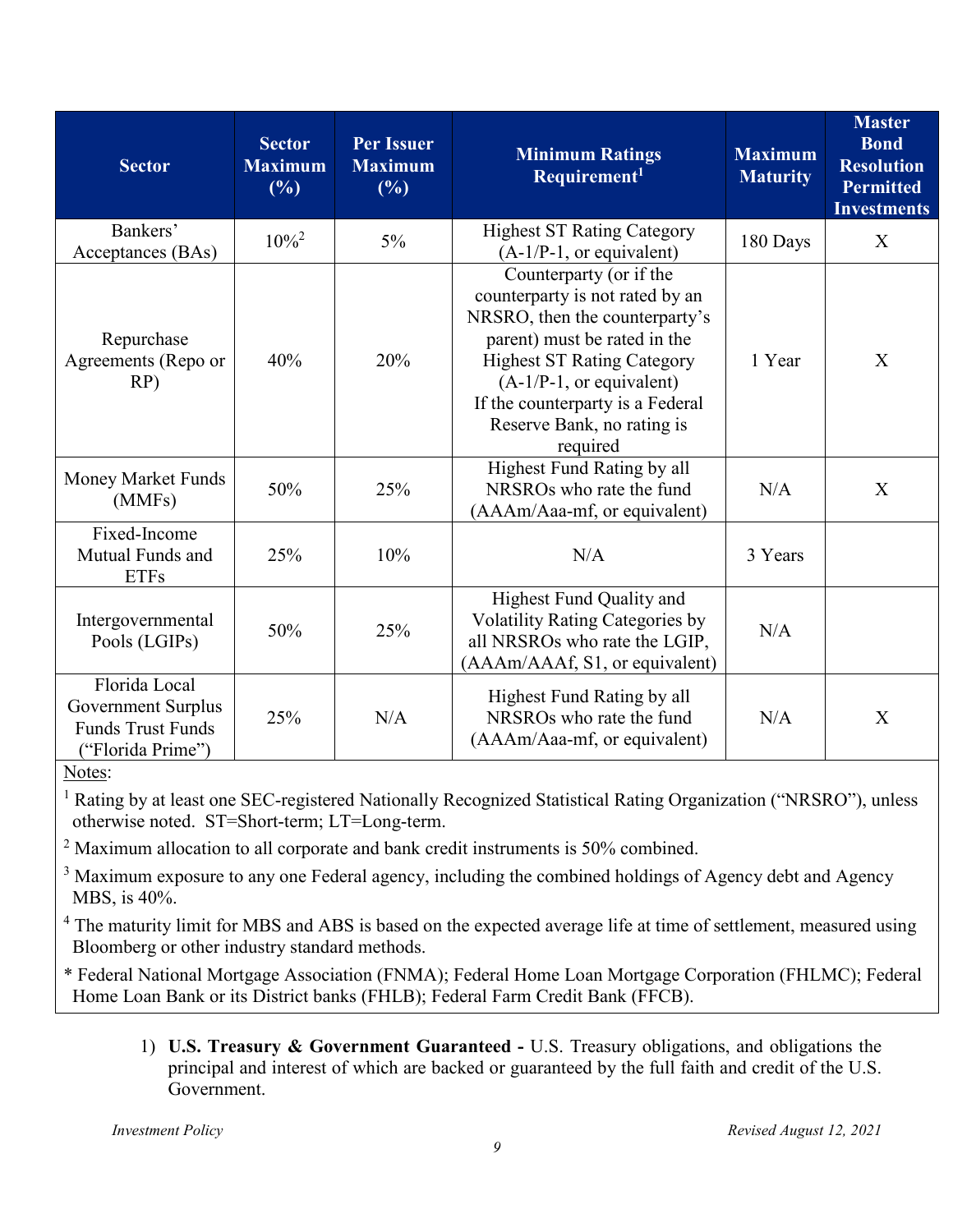- 2) **Federal Agency/GSE -** Debt obligations, participations or other instruments issued or fully guaranteed by any U.S. Federal agency, instrumentality or government-sponsored enterprise (GSE).
- 3) **Supranationals –** U.S. dollar denominated debt obligations of a multilateral organization of governments, which are U.S. Federal Instrumentalities, where U.S. is a shareholder and voting member.
- 4) **Corporates –** U.S. dollar denominated corporate notes, bonds or other debt obligations issued or guaranteed by a domestic or foreign corporation, financial institution, non-profit, or other entity.
- 5) **Municipals –** Obligations, including both taxable and tax-exempt, issued or guaranteed by any State, territory or possession of the United States, political subdivision, public corporation, authority, agency board, instrumentality or other unit of local government of any State or territory.
- 6) **Agency Mortgage Backed Securities -** Mortgage-backed securities (MBS), backed by residential, multi-family or commercial mortgages, that are issued or fully guaranteed as to principal and interest by a U.S. Federal agency or government sponsored enterprise, including but not limited to pass-throughs, collateralized mortgage obligations (CMOs) and REMICs.
- 7) **Asset-Backed Securities -** Asset-backed securities (ABS) whose underlying collateral consists of loans, leases or receivables, including but not limited to auto loans/leases, credit card receivables, student loans, equipment loans/leases, or home-equity loans.
- 8) **Depository Accounts with Qualified Public Depositories -** Banks organized under the laws of this state and/or in national banks organized under the laws of the United States and doing business and situated in this state, provided that any such deposits are secured by the Florida Security for Public Deposits Act, Chapter 280, F.S.
- 9) **Non-Negotiable Certificate of Deposit and Savings Accounts -** Non-negotiable interest bearing time certificates of deposit, or savings accounts in banks organized under the laws of this state or in national banks organized under the laws of the United States and doing business in this state, provided that any such deposits are secured by the Florida Security for Public Deposits Act, Chapter 280, F.S.
- 10) **Commercial Paper –** U.S. dollar denominated commercial paper issued or guaranteed by a domestic or foreign corporation, company, financial institution, trust or other entity, including both unsecured debt and asset-backed programs.
- 11) **Bankers' Acceptances -** Bankers' acceptances issued, drawn on, or guaranteed by a U.S. bank or U.S. branch of a foreign bank.
- 12) **Repurchase Agreements -** Repurchase agreements (Repo or RP) that meet the following requirements:
	- a. Must be governed by a written SIFMA Master Repurchase Agreement which specifies securities eligible for purchase and resale, and which provides the unconditional right to

*Investment Policy Revised August 12, 2021*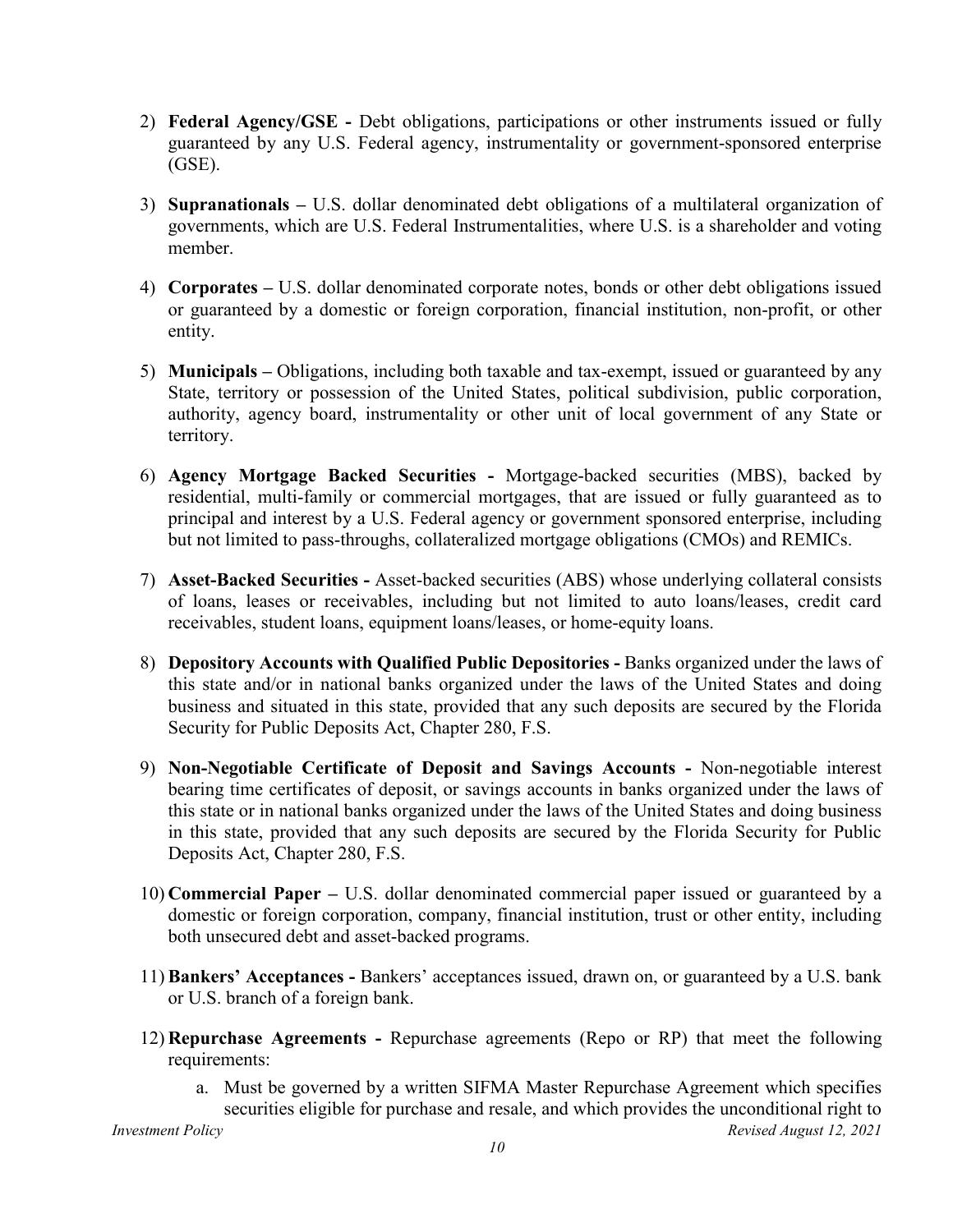liquidate the underlying securities should the Counterparty default or fail to provide full timely repayment.

- b. Counterparty must be a Federal Reserve Bank, a Primary Dealer as designated by the Federal Reserve Bank of New York, or a nationally chartered commercial bank.
- c. Securities underlying repurchase agreements must be delivered to a third party custodian under a written custodial agreement and may be of deliverable or tri-party form. Securities must be held in CFX's custodial account or in a separate account in the name of CFX.
- d. Acceptable underlying securities include only securities that are direct obligations of, or that are fully guaranteed by, the United States or any agency of the United States, or U.S. Agency-backed mortgage related securities.
- e. Underlying securities must have an aggregate current market value of at least 102% (or 100% if the counterparty is a Federal Reserve Bank) of the purchase price plus current accrued price differential at the close of each business day.
- f. Final term of the agreement must be 1 year or less.
- 13) **Money Market Funds -** Shares in open-end and no-load money market mutual funds, provided such funds are registered under the Investment Company Act of 1940 and operate in accordance with Rule 2a-7.

A thorough investigation of any money market fund is required prior to investing, and on an annual basis. Attachment B is a questionnaire that contains a list of questions, to be answered prior to investing, that cover the major aspects of any investment pool/fund. A current prospectus must be obtained.

- 14) **Fixed-Income Mutual Funds and ETFs –** Shares in open-end and no-load mutual funds or exchange-traded funds (ETFs) whose stated offering investment strategy is to invest in investment grade fixed-income securities.
- 15) **Local Government Investment Pools –** State, local government or privately-sponsored investment pools that are authorized pursuant to state law.

A thorough investigation of any intergovernmental investment pool is required prior to investing, and on an annual basis. Attachment B is a questionnaire that contains a list of questions, to be answered prior to investing, that cover the major aspects of any investment pool/fund. A current prospectus must be obtained.

16) **The Florida Local Government Surplus Funds Trust Funds ("Florida Prime")** A thorough investigation of the Florida Prime is required prior to investing, and on an annual basis. Attachment B is a questionnaire that contains a list of questions, to be answered prior to investing, that cover the major aspects of any investment pool/fund. A current prospectus or portfolio report must be obtained.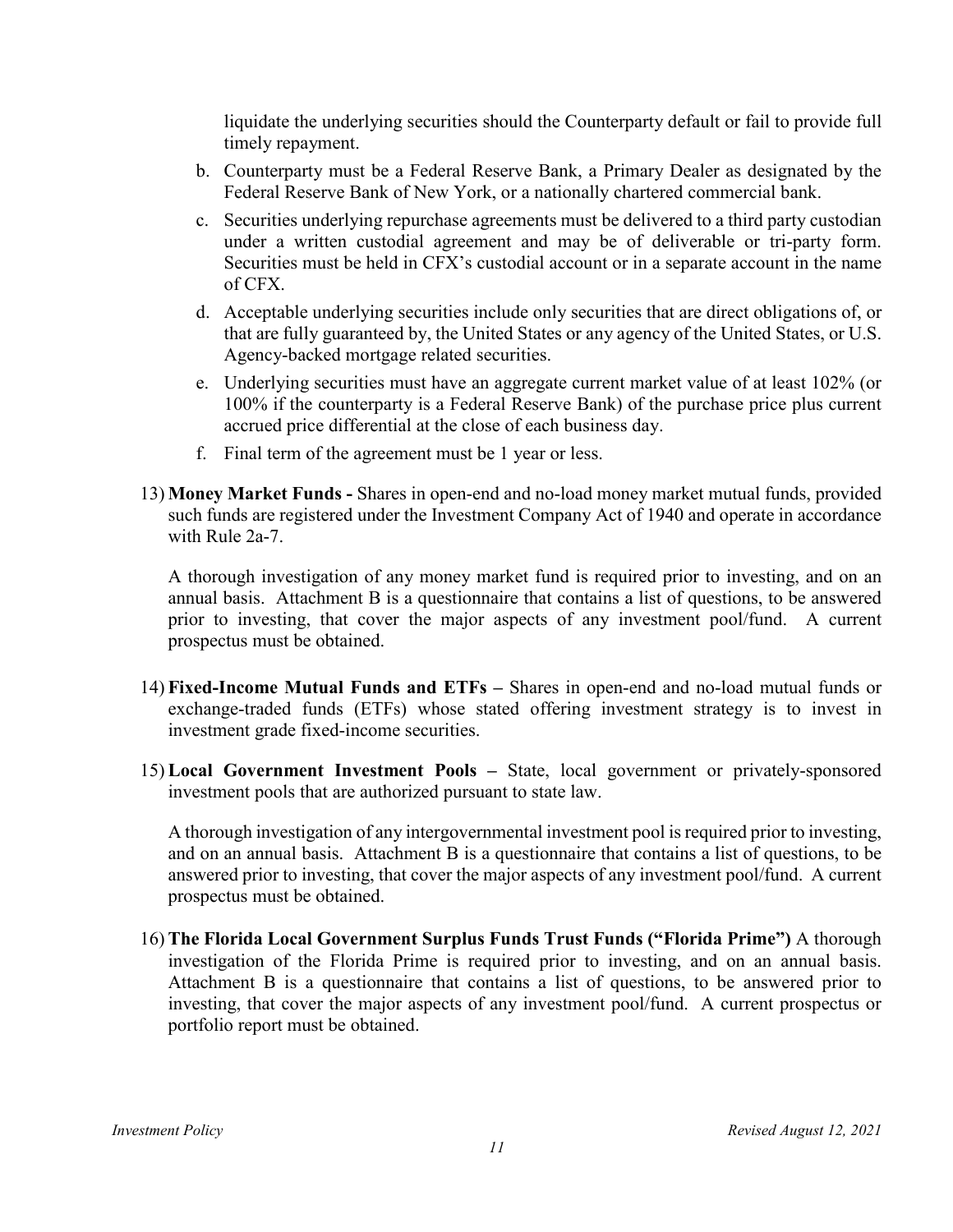## **General Investment and Portfolio Limits**

- 1. General investment limitations:
	- a. Investments must be denominated in U.S. dollars and issued for legal sale in U.S. markets.
	- b. Minimum ratings are based on the highest rating by any one Nationally Recognized Statistical Ratings Organization ("NRSRO"), unless otherwise specified.
	- c. All limits and rating requirements apply at time of purchase.
	- d. Should a security fall below the minimum credit rating requirement for purchase, the Investment Advisor will notify the Chief Financial Officer.
	- e. The maximum maturity (or average life for MBS/ABS) of any investment is 5.50 years. Maturity and average life are measured from settlement date. The final maturity date can be based on any mandatory call, put, pre-refunding date, or other mandatory redemption date.
- 2. General portfolio limitations:
	- a. The maximum effective duration of the aggregate portfolio is 3 years.
	- b. Maximum exposure to issuers in any non-U.S. country cannot exceed 10 percent per country.
- 3. Investment in the following are permitted, provided they meet all other policy requirements:
	- a. Callable, step-up callable, called, pre-refunded, putable and extendable securities, as long as the effective final maturity meets the maturity limits for the sector
	- b. Variable-rate and floating-rate securities
	- c. Subordinated, secured and covered debt, if it meets the ratings requirements for the sector
	- d. Zero coupon issues and strips, excluding agency mortgage-backed Interest-only structures (I/Os)
	- e. Treasury TIPS
- 4. The following are **NOT PERMITTED** investments, unless specifically authorized by statute and with prior approval of the governing body**:**
	- a. Trading for speculation
	- b. Derivatives (other than callables and traditional floating or variable-rate instruments)
	- c. Mortgage-backed interest-only structures (I/Os)
	- d. Inverse or leveraged floating-rate and variable-rate instruments
	- e. Currency, equity, index and event-linked notes (e.g. range notes), or other structures that could return less than par at maturity
	- f. Private placements and direct loans, except as may be legally permitted by Rule 144A or commercial paper issued under a 4(2) exemption from registration
	- g. Convertible, high yield, and non-U.S. dollar denominated debt
	- h. Short sales
	- i. Use of leverage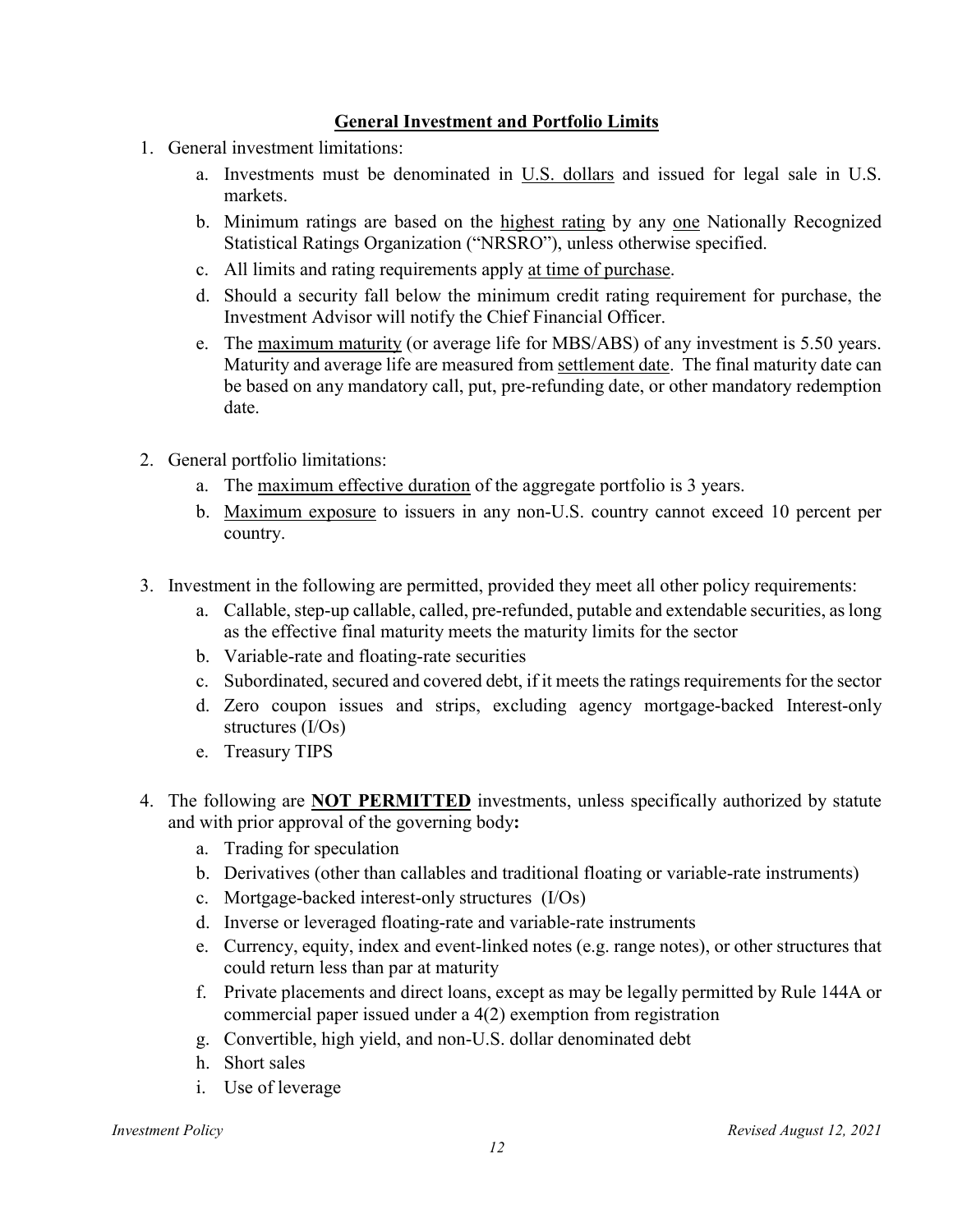- j. Futures and options
- k. Mutual funds, other than fixed-income mutual funds and ETFs, and money market funds
- l. Equities, commodities, currencies and hard assets

## <span id="page-12-0"></span>**XVI. PERFORMANCE MEASUREMENTS**

In order to assist in the evaluation of the portfolio's performance, CFX will use performance benchmarks. The use of benchmarks will allow CFX to measure its returns against other investors in the same markets.

- A. The S&P Rated GIP Index Government 30 Day Gross Yield Index will be used as a benchmark as compared to the portfolios' net book value rate of return for current operating funds.
- B. Investment performance of funds designated as reserve funds and other non-operating funds (core funds) that have a longer-term investment horizon will be compared to the Bank of America Merrill Lynch 1-3 Year U.S. Treasury/Agency Index. This index has a duration and asset mix that is similar to the Portfolio and will be utilized as a benchmark to be compared to the Portfolio's total rate of return.

## <span id="page-12-1"></span>**XVII. REPORTING**

The Chief Financial Officer and/or Investment Manager shall provide the Executive Director and the Finance Committee with at least quarterly investment reports. Schedules in the quarterly report should include the following:

- A. A listing of individual securities held at the end of the reporting period
- B. Percentage of available funds represented by each investment type
- C. Coupon, discount or earning rate
- D. Final maturity date of all investments
- E. Book value and market value

On an annual basis, the Investment Manager shall prepare and submit to the Finance Committee a written report on all invested funds. The annual report shall provide all, but not limited to, the following: a complete list of all invested funds, name or type of security in which the funds are invested, the amount invested, the maturity date, earned income, the book value, the market value and the yield on each investment.

The annual report will show performance on both a book value and total rate of return basis when required and will compare the results to the above-stated performance benchmarks. All investments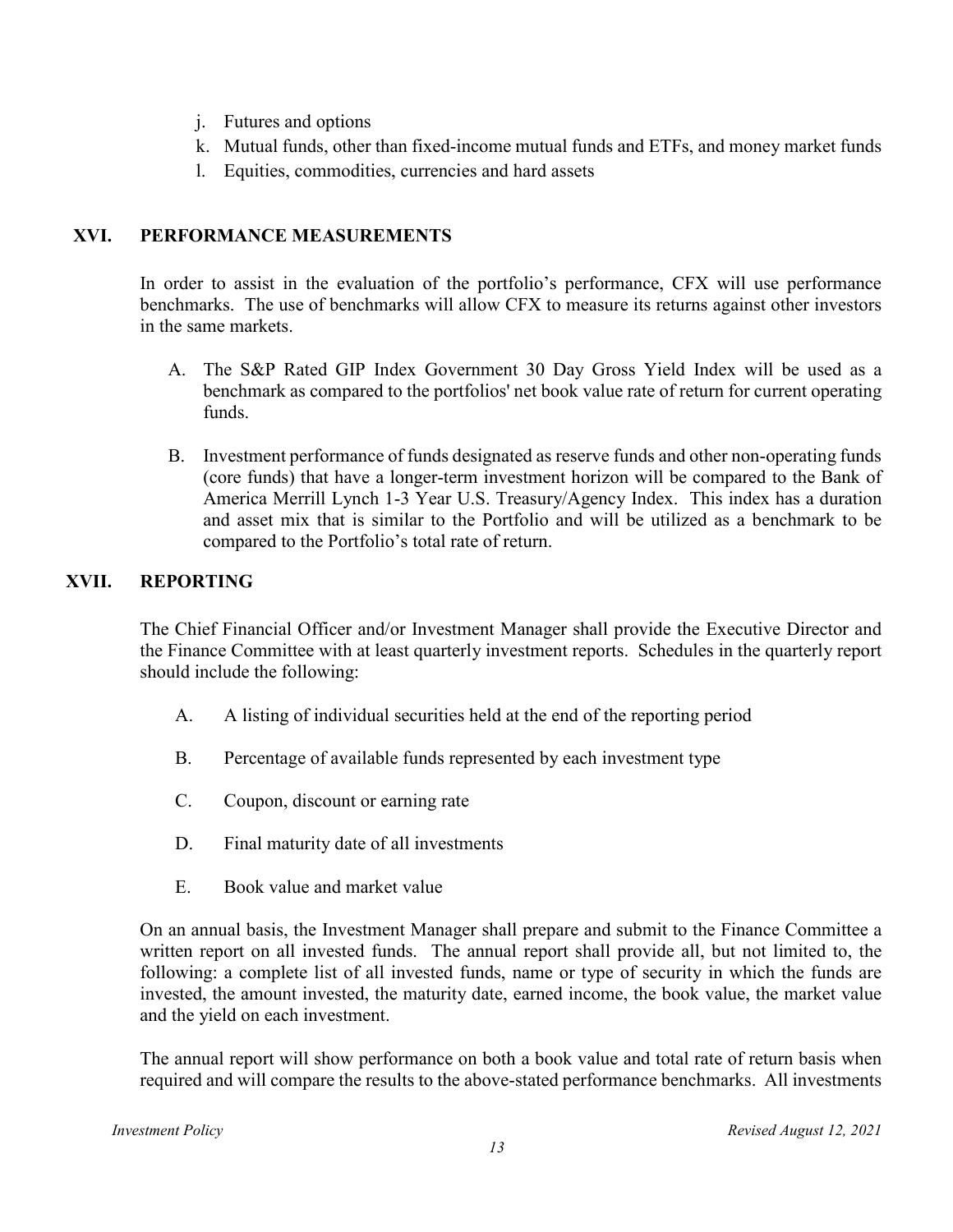<span id="page-13-0"></span>shall be reported at fair value per GASB standards. Investment reports shall be available to the public.

## **XVIII. THIRD-PARTY CUSTODIAL AGREEMENTS**

All securities, with the exception of certificates of deposits, shall be held with a third-party custodian; and all securities purchased by, and all collateral obtained by; CFX should be properly designated as an asset of CFX. The securities must be held in an account separate and apart from the assets of the financial institution. A third party custodian is defined as any bank depository chartered by the Federal Government, the State of Florida, or any other state or territory of the United States which has a branch or principal place of business in the State of Florida as defined in Section 658.12, F.S., or by a national association organized and existing under the laws of the United States which is authorized to accept and execute trusts and which is doing business in the State of Florida. Certificates of deposits will be placed in the provider's safekeeping department for the term of the deposit.

CFX will execute a third-party custodial agreement(s) with its bank(s) and depository institution(s). Such agreements may include letters of authority from CFX, details as to the responsibilities of each party, method of notification of security purchases, sales and delivery procedures related to repurchase agreements and wire transfers, safekeeping and transaction costs, procedures in case of wire failure or other unforeseen mishaps and describing the liability of each party.

The custodian shall accept transaction instructions only from those persons who have been duly authorized by CFX and which authorization has been provided, in writing, to the custodian. No withdrawal of securities, in whole or in part, shall be made from safekeeping, shall be permitted unless by such a duly authorized person.

The custodian shall provide CFX with safekeeping receipts that provide detail information on the securities held by the custodian. Security transactions between a broker/dealer and the custodian involving the purchase or sale of securities by transfer of money or securities must be made on a "delivery vs. payment" basis, if applicable, to ensure that the custodian will have the security or money, as appropriate, in hand at the conclusion of the transaction. Securities held as collateral shall be held free and clear of any liens.

### <span id="page-13-1"></span>**XIX. POLICY REVIEW**

The Chief Financial Officer, Executive Director and the Finance Committee shall review the policy every two years and shall submit any proposed modifications to the Board for approval. If there are no recommended changes, the policy need not be resubmitted to the Board and remains in effect.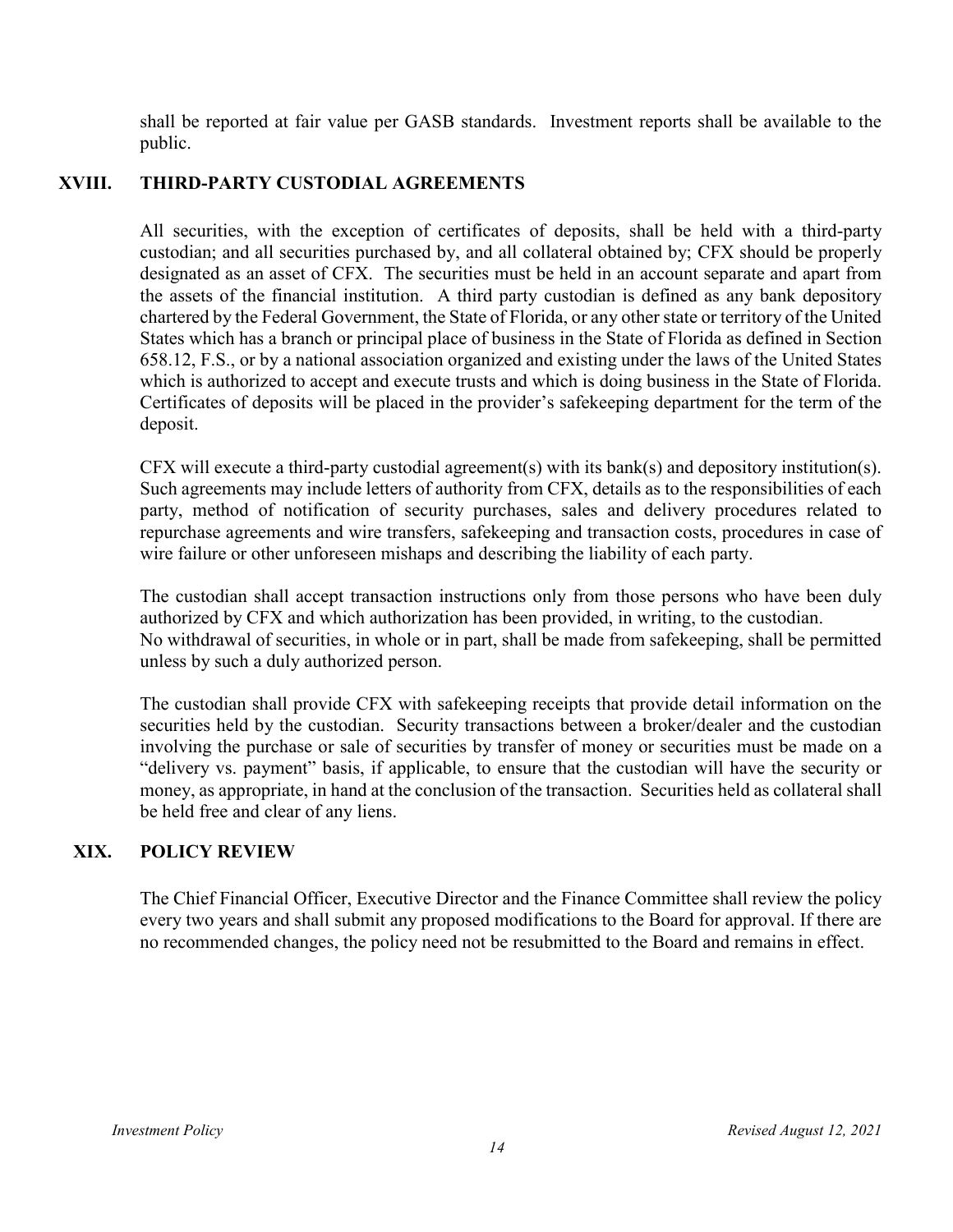ADOPTED this  $\frac{2}{\sqrt{2}}$  day of <u>August</u> 2021.

Dyer Board Chairman

naute Mimi **Board Services Coordinator** 

Approved as to form and legality:

General  $\overline{w}$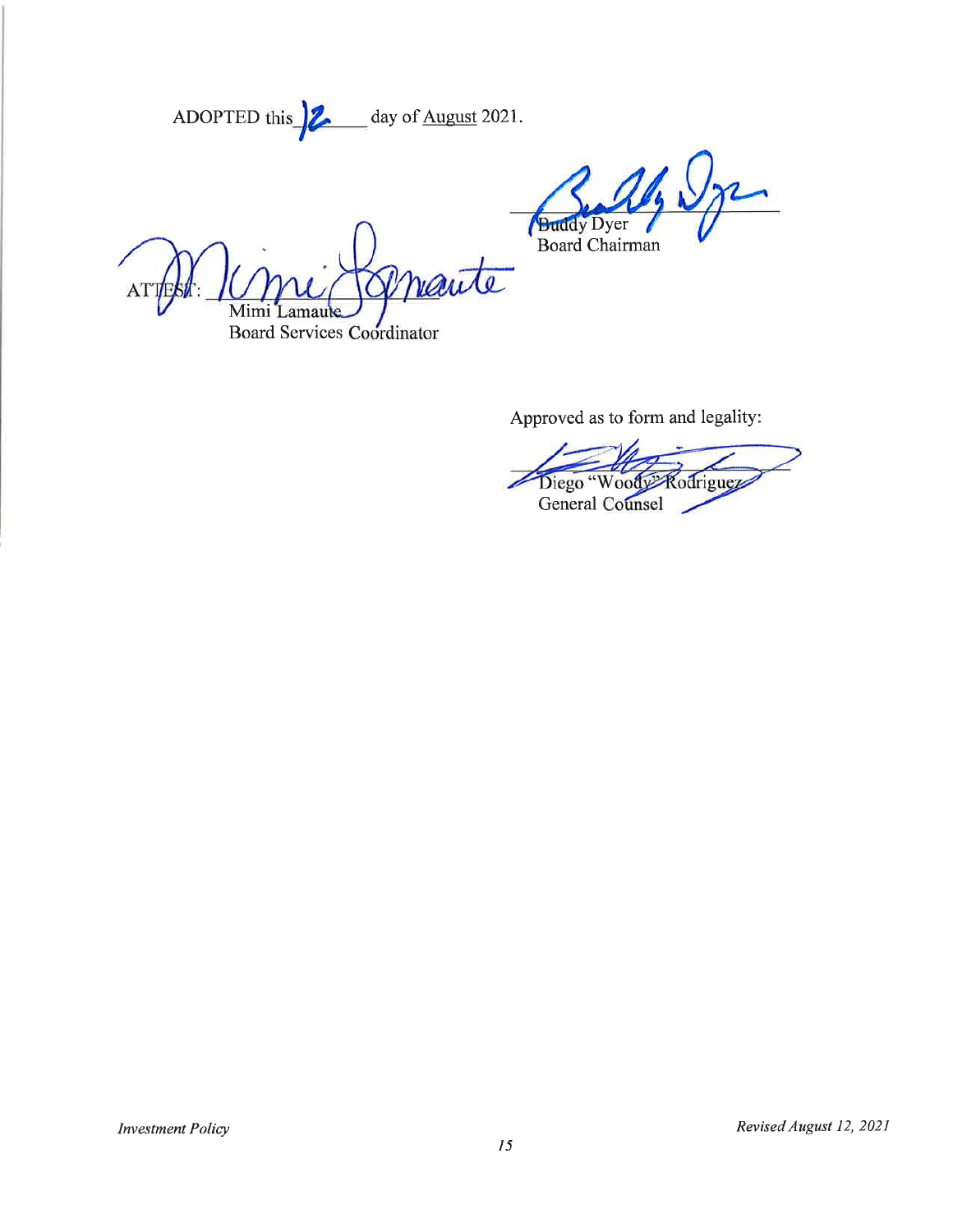## **ATTACHMENT A - Glossary of Cash and Investment Management Terms**

<span id="page-15-0"></span>The following is a glossary of key investing terms, many of which appear in CFX's Investment Policy. This glossary clarifies the meaning of investment terms generally used in cash and investment management. This glossary has been adapted from the GFOA Sample Investment Policy and the Association of Public Treasurers of the United States and Canada's Model Investment Policy.

**Accrued Interest.** Interest earned but which has not yet been paid or received.

Agency. See "Federal Agency Securities."

**Ask Price.** Price at which a broker/dealer offers to sell a security to an investor. Also known as "offered price."

**Asset Backed Securities (ABS).** A fixed-income security backed by notes or receivables against assets other than real estate. Generally issued by special purpose companies that "own" the assets and issue the ABS. Examples include securities backed by auto loans, credit card receivables, home equity loans, manufactured housing loans, farm equipment loans, and aircraft leases.

**Average Life.** The average length of time that an issue of serial bonds and/or term bonds with a mandatory sinking fund feature is expected to be outstanding.

**Bankers' Acceptance (BA's).** A draft or bill of exchange drawn upon and accepted by a bank. Frequently used to finance shipping of international goods. Used as a short-term credit instrument, bankers' acceptances are traded at a discount from face value as a money market instrument in the secondary market on the basis of the credit quality of the guaranteeing bank.

**Basis Point.** One hundredth of one percent, or 0.01%. Thus 1% equals 100 basis points.

**Bearer Security.** A security whose ownership is determined by the holder of the physical security. Typically, there is no registration on the issuer's books. Title to bearer securities is transferred by delivery of the physical security or certificate. Also known as "physical securities."

**Benchmark Bills:** In November 1999, FNMA introduced its Benchmark Bills program, a short-term debt securities issuance program to supplement its existing discount note program. The program includes a schedule of larger, weekly issues in three- and six-month maturities and biweekly issues in one-year for Benchmark Bills. Each issue is brought to market via a Dutch (single price) auction. FNMA conducts a weekly auction for each Benchmark Bill maturity and accepts both competitive and non-competitive bids through a web based auction system. This program is in addition to the variety of other discount note maturities, with rates posted on a daily basis, which FNMA offers. FNMA's Benchmark Bills are unsecured general obligations that are issued in book-entry form through the Federal Reserve Banks. There are no periodic payments of interest on Benchmark Bills, which are sold at a discount from the principal amount and payable at par at maturity. Issues under the Benchmark program constitute the same credit standing as other FNMA discount notes; they simply add organization and liquidity to the short-term Agency discount note market.

**Benchmark Notes/Bonds:** Benchmark Notes and Bonds are a series of FNMA "bullet" maturities (non-callable) issued according to a pre-announced calendar. Under its Benchmark Notes/Bonds program, 2, 3, 5, 10, and 30-year maturities are issued each quarter. Each Benchmark Notes new issue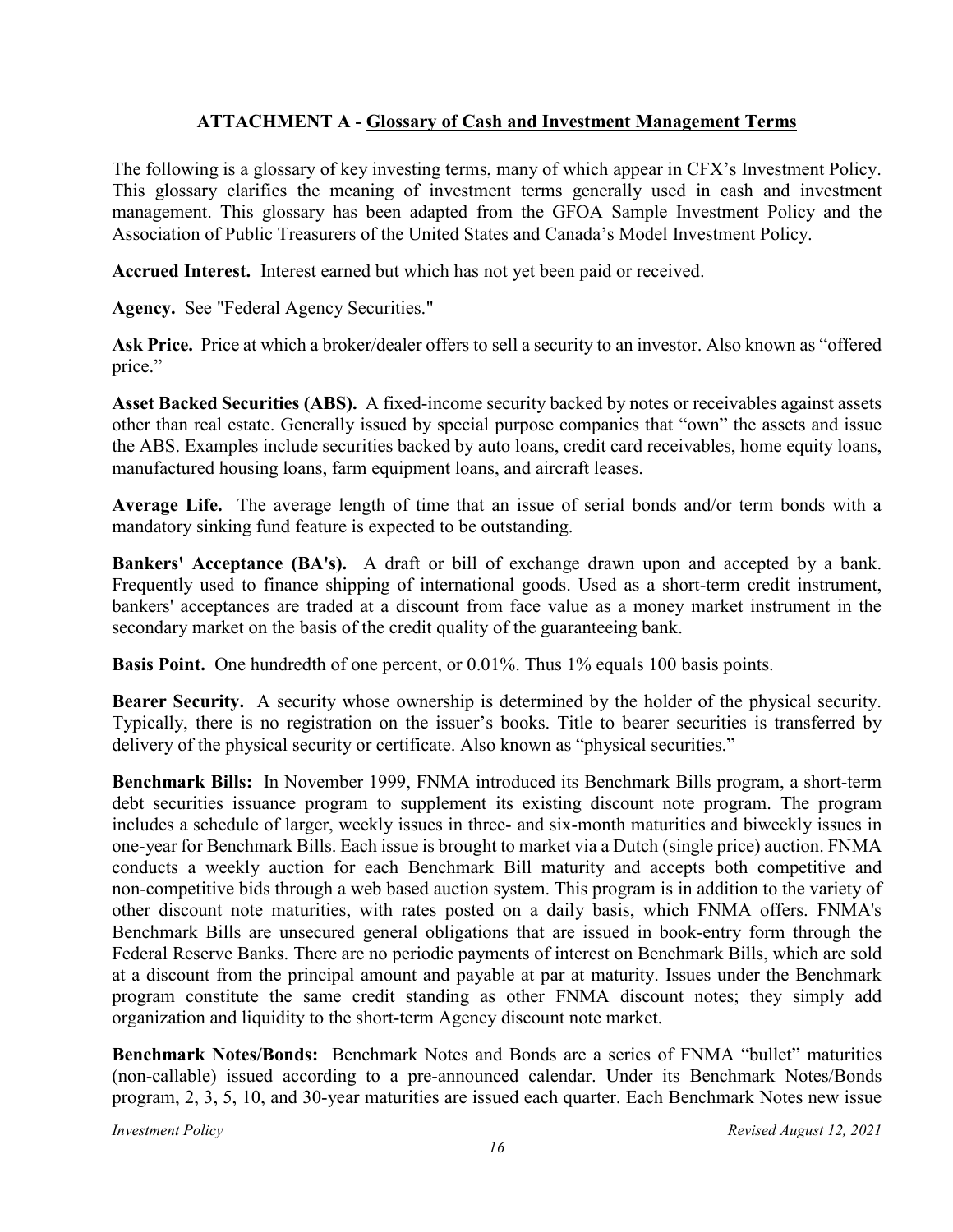has a minimum size of \$4 billion, 30-year new issues having a minimum size of \$1 billion, with re-openings based on investor demand to further enhance liquidity. The amount of non-callable issuance has allowed FNMA to build a yield curve in Benchmark Notes and Bonds in maturities ranging from 2 to 30 years. The liquidity emanating from these large size issues has facilitated favorable financing opportunities through the development of a liquid overnight and term repo market. Issues under the Benchmark program constitute the same credit standing as other FNMA issues; they simply add organization and liquidity to the intermediate- and long-term Agency market.

**Benchmark.** A market index used as a comparative basis for measuring the performance of an investment portfolio. A performance benchmark should represent a close correlation to investment guidelines, risk tolerance, and duration of the actual portfolio's investments.

**Bid Price.** Price at which a broker/dealer offers to purchase a security from an investor.

**Bond.** Financial obligation for which the issuer promises to pay the bondholder (the purchaser or owner of the bond) a specified stream of future cash-flows, including periodic interest payments and a principal repayment.

**Book Entry Securities.** Securities that are recorded in a customer's account electronically through one of the financial markets electronic delivery and custody systems, such as the Fed Securities wire, DTC, and PTC

(as opposed to bearer or physical securities). The trend is toward a certificate-free society in order to cut down on paperwork and to diminish investors' concerns about the certificates themselves. The vast majority of securities are now book entry securities.

**Book Value.** The value at which a debt security is reflected on the holder's records at any point in time. Book value is also called "amortized cost" as it represents the original cost of an investment adjusted for amortization of premium or accretion of discount. Also called "carrying value." Book value can vary over time as an investment approaches maturity and differs from "market value" in that it is not affected by changes in market interest rates.

**Broker/Dealer.** A person or firm transacting securities business with customers. A "broker" acts as an agent between buyers and sellers, and receives a commission for these services. A "dealer" buys and sells financial assets from its own portfolio. A dealer takes risk by owning inventory of securities, whereas a broker merely matches up buyers and sellers. See also "Primary Dealer."

**Bullet Notes/Bonds.** Notes or bonds that have a single maturity date and are non-callable.

**Call Date.** Date at which a call option may be or is exercised.

**Call Option.** The right, but not the obligation, of an issuer of a security to redeem a security at a specified value and at a specified date or dates prior to its stated maturity date. Most fixed-income calls are a par, but can be at any previously established price. Securities issued with a call provision typically carry a higher yield than similar securities issued without a call feature. There are three primary types of call options (1) European - one-time calls, (2) Bermudan - periodically on a predetermined schedule (quarterly, semi-annual, annual), and (3) American - continuously callable at any time on or after the call date. There is usually a notice period of at least 5 business days prior to a call date.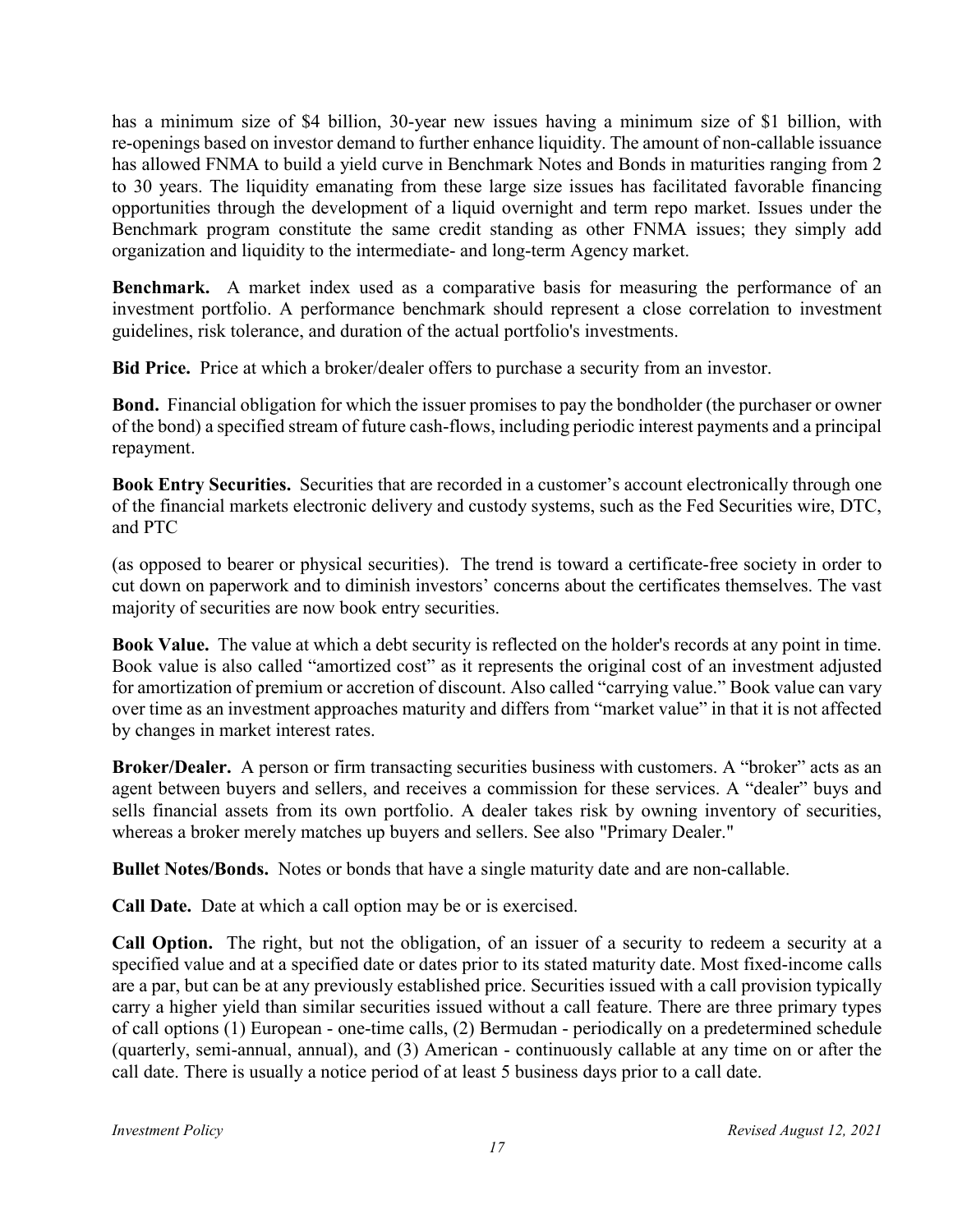**Callable Bonds/Notes.** Securities which contain an imbedded call option giving the issuer the right to redeem the securities prior to maturity at a predetermined price and time.

**Certificate of Deposit (CD).** Bank obligation issued by a financial institution generally offering a fixed rate of return (coupon) for a specified period of time (maturity). Can be as long as 10 years to maturity, but most CDs purchased by public agencies are one year and under.

**Collateral.** Investment securities or other property that a borrower pledges to secure repayment of a loan, secure deposits of public monies, or provide security for a repurchase agreement.

**Collateralization.** Process by which a borrower pledges securities, property, or other deposits for securing the repayment of a loan and/or security.

**Collateralized Mortgage Obligation (CMO).** A security that pools together mortgages and separates them into short, medium, and long-term positions (called tranches). Tranches are set up to pay different rates of interest depending upon their maturity. Interest payments are usually paid monthly. In "plain vanilla" CMOs, principal is not paid on a tranche until all shorter tranches have been paid off. This system provides interest and principal in a more predictable manner. A single pool of mortgages can be carved up into numerous tranches each with its own payment and risk characteristics.

**Commercial Paper.** Short term unsecured promissory note issued by a company or financial institution. Issued at a discount and matures for par or face value. Usually a maximum maturity of 270 days and given a short-term debt rating by one or more NRSROs.

**Convexity.** A measure of a bond's price sensitivity to changing interest rates. A high convexity indicates greater sensitivity of a bond's price to interest rate changes.

**Corporate Note.** A debt instrument issued by a corporation with a maturity of greater than one year and less than ten years.

**Counterparty.** The other party in a two party financial transaction. "Counterparty risk" refers to the risk that the other party to a transaction will fail in its related obligations. For example, the bank or broker/dealer in a repurchase agreement.

**Coupon Rate.** Annual rate of interest on a debt security, expressed as a percentage of the bond's face value.

**Current Yield.** Annual rate of return on a bond based on its price. Calculated as (coupon rate / price), but does not accurately reflect a bond's true yield level.

**Custody.** Safekeeping services offered by a bank, financial institution, or trust company, referred to as the "custodian." Service normally includes the holding and reporting of the customer's securities, the collection and disbursement of income, securities settlement, and market values.

**Dealer.** A dealer, as opposed to a broker, acts as a principal in all transactions, buying and selling for his/her own account.

**Delivery Versus Payment (DVP).** Settlement procedure in which securities are delivered versus payment of cash, but only after cash has been received. Most security transactions, including those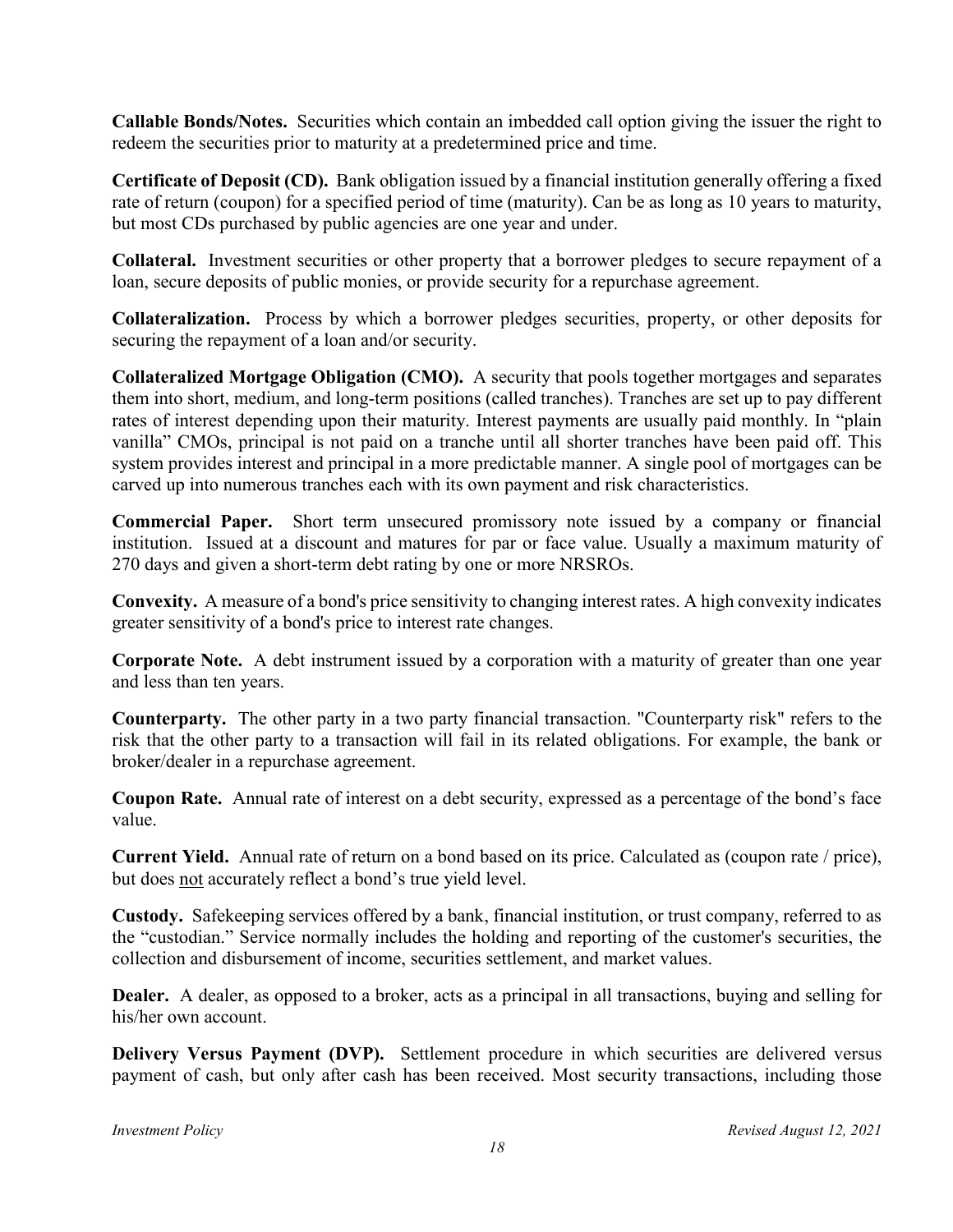through the Fed Securities Wire system and DTC, are done DVP as a protection for both the buyer and seller of securities.

**Depository Trust Company (DTC).** A firm through which members can use a computer to arrange for securities to be delivered to other members without physical delivery of certificates. A member of the Federal Reserve System and owned mostly by the New York Stock Exchange, the Depository Trust Company uses computerized debit and credit entries. Most corporate securities, commercial paper, CDs, and BAs clear through DTC.

**Derivatives.** (1) Financial instruments whose return profile is linked to, or derived from, the movement of one or more underlying index or security, and may include a leveraging factor, or (2) financial contracts based upon notional amounts whose value is derived from an underlying index or security (interest rates, foreign exchange rates, equities, or commodities). For hedging purposes, common derivatives are options, futures, interest rate swaps, and swaptions.

**Derivative Security.** Financial instrument created from, or whose value depends upon, one or more underlying assets or indexes of asset values.

**Designated Bond.** FFCB's regularly issued, liquid, non-callable securities that generally have a 2 or 3 year original maturity. New issues of Designated Bonds are \$1 billion or larger. Re-openings of existing Designated Bond issues are generally a minimum of \$100 million. Designated Bonds are offered through a syndicate of two to six dealers. Twice each month the Funding Corporation announces its intention to issue a new Designated Bond, reopen an existing issue, or to not issue or reopen a Designated Bond. Issues under the Designated Bond program constitute the same credit standing as other FFCB issues; they simply add organization and liquidity to the intermediate- and long-term Agency market.

**Discount Notes.** Unsecured general obligations issued by Federal Agencies at a discount. Discount notes mature at par and can range in maturity from overnight to one year. Very large primary (new issue) and secondary markets exist.

**Discount Rate.** Rate charged by the system of Federal Reserve Banks on overnight loans to member banks. Changes to this rate are administered by the Federal Reserve and closely mirror changes to the "fed funds rate."

**Discount Securities.** Non-interest bearing money market instruments that are issued at discount and redeemed at maturity for full face value. Examples include: U.S. Treasury Bills, Federal Agency Discount Notes, Bankers' Acceptances, and Commercial Paper.

**Discount.** The amount by which a bond or other financial instrument sells below its face value. See also "Premium."

**Diversification.** Dividing investment funds among a variety of security types, maturities, industries, and issuers offering potentially independent returns.

**Dollar Price.** A bond's cost expressed as a percentage of its face value. For example, a bond quoted at a dollar price of 95 ½, would have a principal cost of \$955 per \$1,000 of face value.

**Duff & Phelps.** One of several NRSROs that provide credit ratings on corporate and bank debt issues.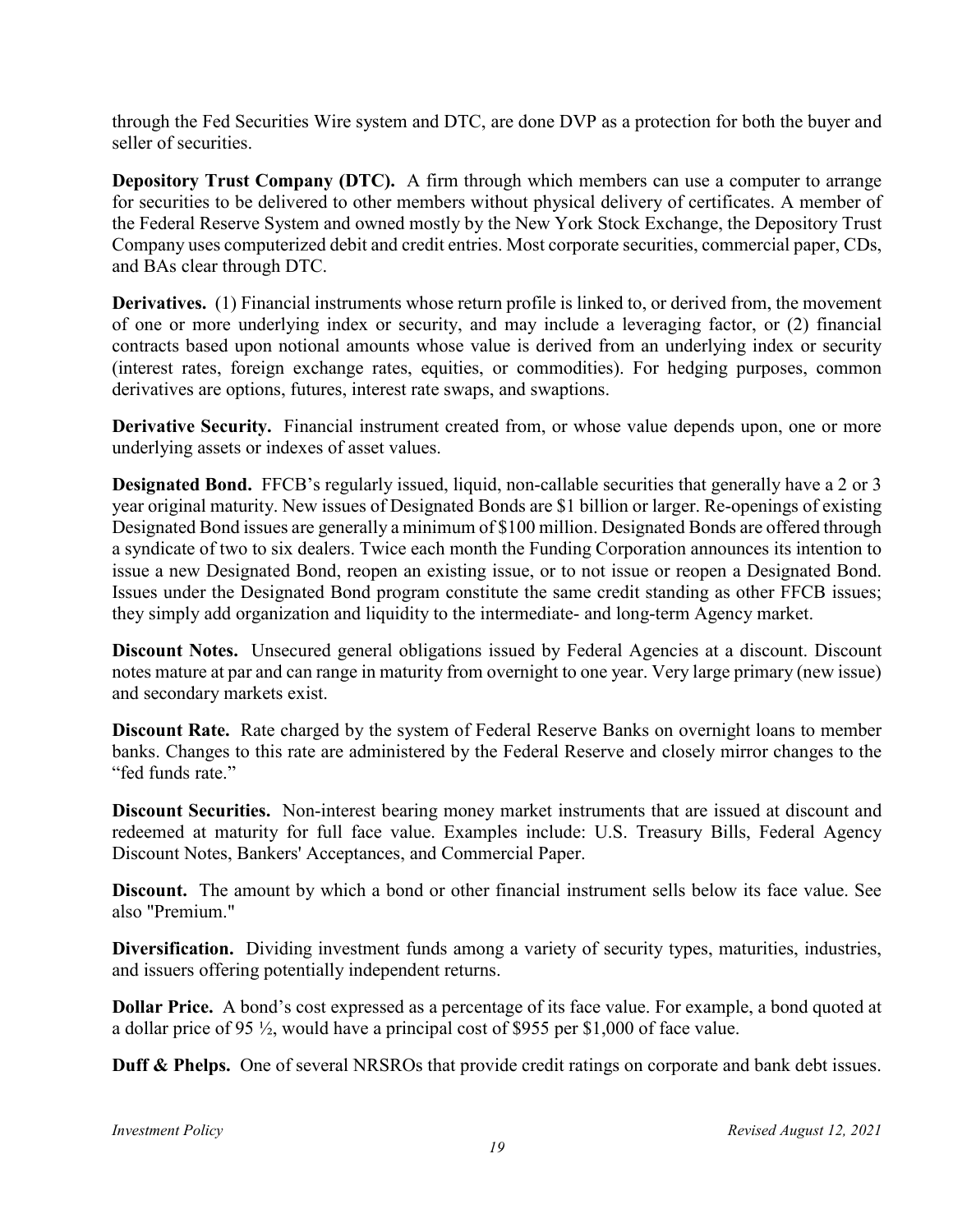**Duration.** The weighted average maturity of a security's or portfolio's cash-flows, where the present values of the cash-flows serve as the weights. The greater the duration of a security/portfolio, the greater its percentage price volatility with respect to changes in interest rates. Used as a measure of risk and a key tool for managing a portfolio versus a benchmark and for hedging risk. There are also different kinds of duration used for different purposes (e.g. MacAuley Duration, Modified Duration).

**Fannie Mae.** See "Federal National Mortgage Association."

**Fed Money Wire.** A computerized communications system that connects the Federal Reserve System with its member banks, certain U. S. Treasury offices, and the Washington D.C. office of the Commodity Credit Corporation. The Fed Money Wire is the book entry system used to transfer cash balances between banks for themselves and for customer accounts.

**Fed Securities Wire.** A computerized communications system that facilitates book entry transfer of securities between banks, brokers and customer accounts, used primarily for settlement of U.S. Treasury and Federal Agency securities.

**Fed.** See "Federal Reserve System."

**Federal Agency Security.** A debt instrument issued by one of the Federal Agencies. Federal Agencies are considered second in credit quality and liquidity only to U.S. Treasuries.

**Federal Agency.** Government sponsored/owned entity created by the U.S. Congress, generally for the purpose of acting as a financial intermediary by borrowing in the marketplace and directing proceeds to specific areas of the economy considered to otherwise have restricted access to credit markets. The largest Federal Agencies are GNMA, FNMA, FHLMC, FHLB, FFCB, SLMA, and TVA.

**Federal Deposit Insurance Corporation (FDIC).** Federal agency that insures deposits at commercial banks, currently to a limit of \$250,000 per depositor per bank.

**Federal Farm Credit Bank (FFCB).** One of the large Federal Agencies. A government sponsored enterprise (GSE) system that is a network of cooperatively-owned lending institutions that provides credit services to farmers, agricultural cooperatives and rural utilities. The FFCBs act as financial intermediaries that borrow money in the capital markets and use the proceeds to make loans and provide other assistance to farmers and farm-affiliated businesses. Consists of the consolidated operations of the Banks for Cooperatives, Federal Intermediate Credit Banks, and Federal Land Banks. Frequent issuer of discount notes, agency notes and callable agency securities. FFCB debt is not an obligation of, nor is it guaranteed by the U.S. government, although it is considered to have minimal credit risk due to its importance to the U.S. financial system and agricultural industry. Also issues notes under its "designated note" program.

**Federal Funds (Fed Funds).** Funds placed in Federal Reserve Banks by depository institutions in excess of current reserve requirements, and frequently loaned or borrowed on an overnight basis between depository institutions.

**Federal Funds Rate (Fed Funds Rate).** The interest rate charged by a depository institution lending Federal Funds to another depository institution. The Federal Reserve influences this rate by establishing a "target" Fed Funds rate associated with the Fed's management of monetary policy.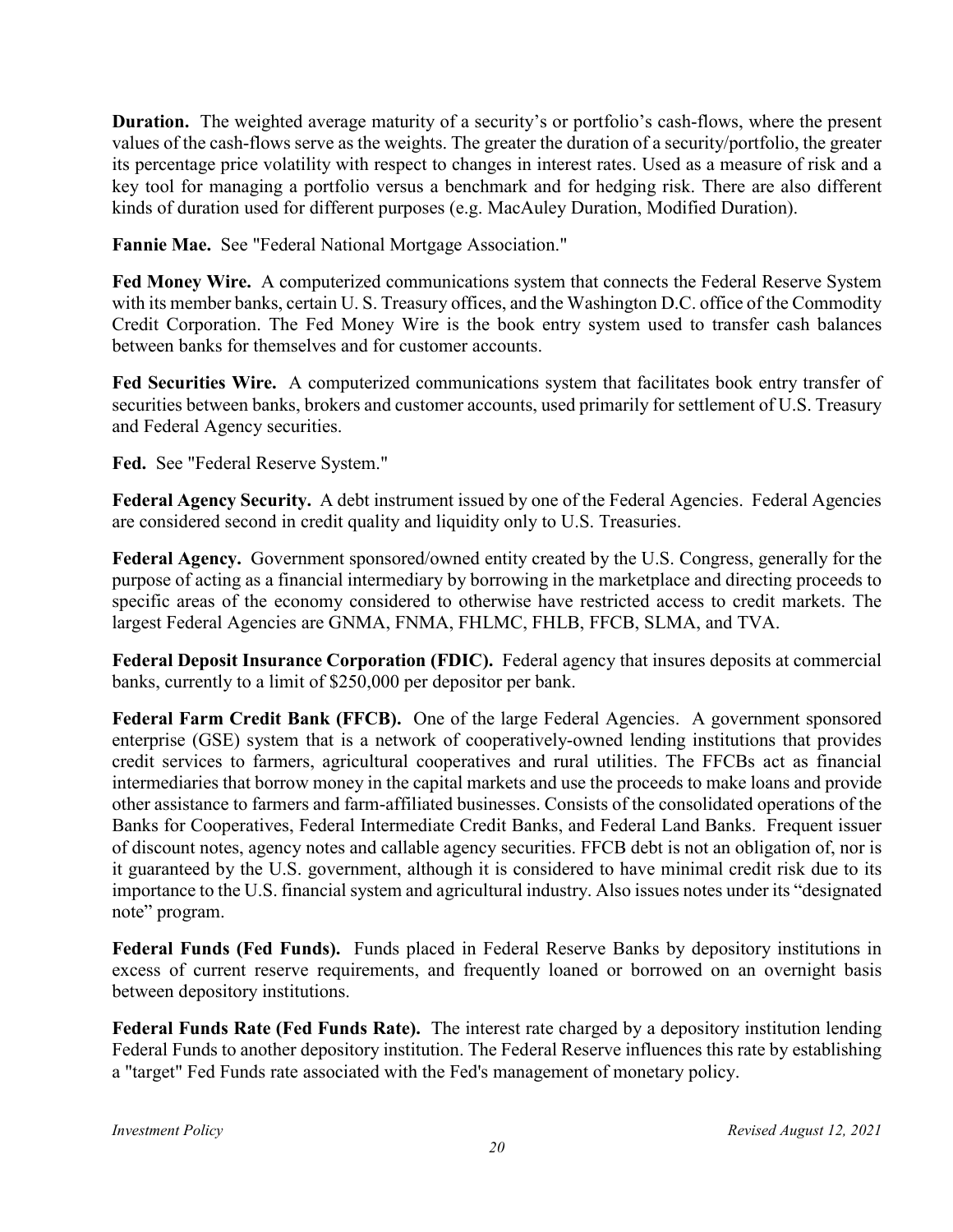Federal Home Loan Bank System (FHLB). One of the large Federal Agencies. A government sponsored enterprise (GSE) system, consisting of wholesale banks (currently twelve district banks) owned by their member banks, which provides correspondent banking services and credit to various financial institutions, financed by the issuance of securities. The principal purpose of the FHLB is to add liquidity to the mortgage markets. Although FHLB does not directly fund mortgages, it provides a stable supply of credit to thrift institutions that make new mortgage loans. FHLB debt is not an obligation of, nor is it guaranteed by the U.S. government, although it is considered to have minimal credit risk due to its importance to the U.S. financial system and housing market. Frequent issuer of discount notes, agency notes and callable agency securities. Also issues notes under its "global note" and "TAP" programs.

**Federal Home Loan Mortgage Corporation (FHLMC or "Freddie Mac").** One of the large Federal Agencies. A government sponsored public corporation (GSE) that provides stability and assistance to the secondary market for home mortgages by purchasing first mortgages and participation interests financed by the sale of debt and guaranteed mortgage backed securities. FHLMC debt is not an obligation of, nor is it guaranteed by the U.S. government, although it is considered to have minimal credit risk due to its importance to the U.S. financial system and housing market. Frequent issuer of discount notes, agency notes, callable agency securities, and MBS. Also issues notes under its "reference note" program.

**Federal National Mortgage Association (FNMA or "Fannie Mae").** One of the large Federal Agencies. A government sponsored public corporation (GSE) that provides liquidity to the residential mortgage market by purchasing mortgage loans from lenders, financed by the issuance of debt securities and MBS (pools of mortgages packaged together as a security). FNMA debt is not an obligation of, nor is it guaranteed by the U.S. government, although it is considered to have minimal credit risk due to its importance to the U.S. financial system and housing market. Frequent issuer of discount notes, agency notes, callable agency securities and MBS. Also issues notes under its "benchmark note" program.

**Federal Reserve Bank.** One of the 12 distinct banks of the Federal Reserve System.

**Federal Reserve System (the Fed).** The independent central bank system of the United States that establishes and conducts the nation's monetary policy. This is accomplished in three major ways: (1) raising or lowering bank reserve requirements, (2) raising or lowering the target Fed Funds Rate and Discount Rate, and (3) in open market operations by buying and selling government securities. The Federal Reserve System is made up of twelve Federal Reserve District Banks, their branches, and many national and state banks throughout the nation. It is headed by the seven member Board of Governors known as the "Federal Reserve Board" and headed by its Chairman.

**Financial Industry Regulatory Authority, Inc. (FINRA).** A private corporation that acts as a self-regulatory organization (SRO). FINRA is the successor to the National Association of Securities Dealers, Inc. (NASD). Though sometimes mistaken for a government agency, it is a non-governmental organization that performs financial regulation of member brokerage firms and exchange markets. The government also has a regulatory arm for investments, the Securities and Exchange Commission (SEC).

**Fiscal Agent/Paying Agent.** A bank or trust company that acts, under a trust agreement with a corporation or municipality, in the capacity of general treasurer. The agent performs such duties as making coupon payments, paying rents, redeeming bonds, and handling taxes relating to the issuance of bonds.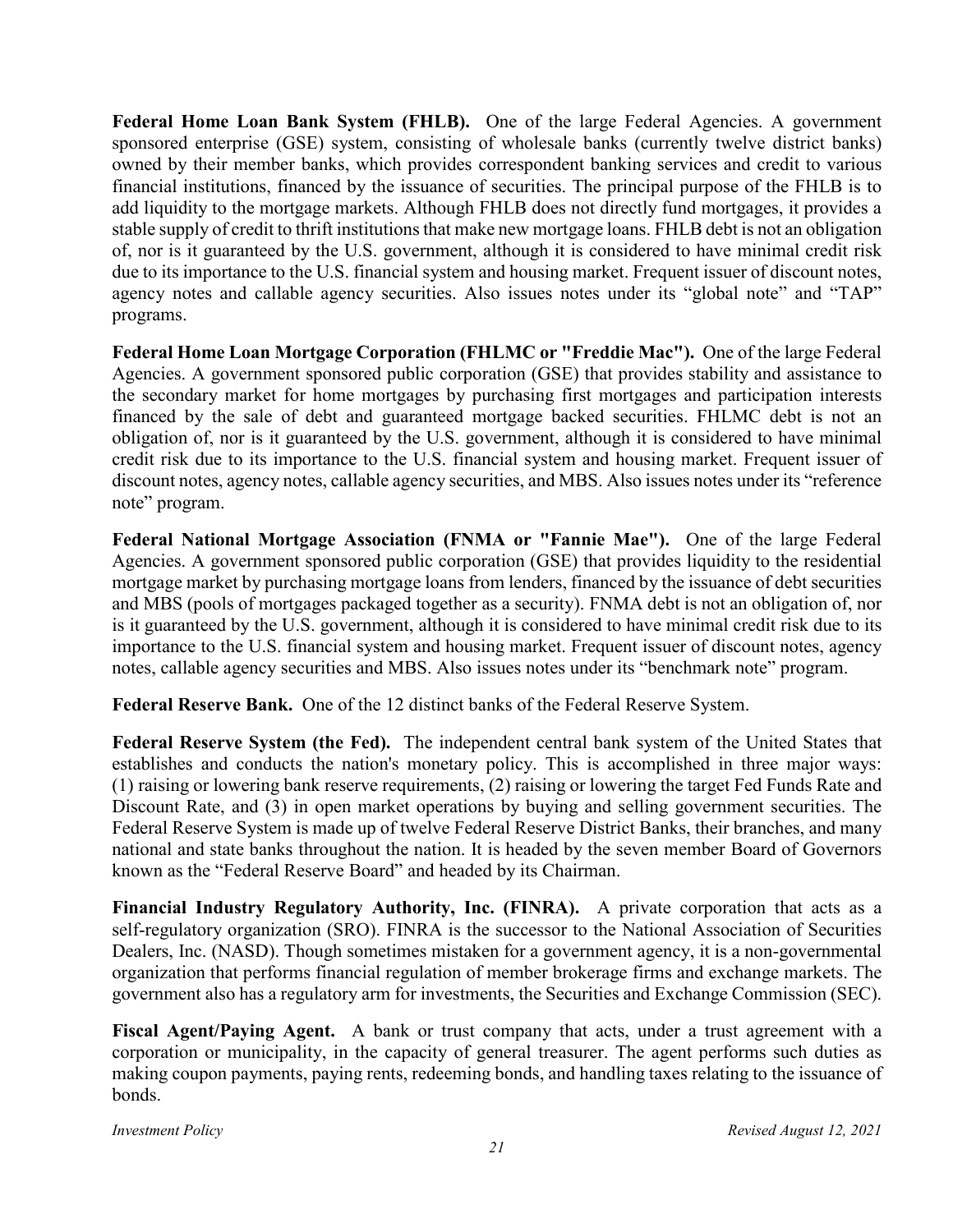**Fitch Investors Service, Inc.** One of several NRSROs that provide credit ratings on corporate and municipal debt issues.

**Floating Rate Security (FRN or "floater").** A bond with an interest rate that is adjusted according to changes in an interest rate or index. Differs from variable-rate debt in that the changes to the rate take place immediately when the index changes, rather than on a predetermined schedule. See also "Variable Rate Security."

**Freddie Mac.** See "Federal Home Loan Mortgage Corporation."

**Ginnie Mae.** See "Government National Mortgage Association."

**Global Notes:** Notes designed to qualify for immediate trading in both the domestic U.S. capital market and in foreign markets around the globe. Usually large issues that are sold to investors worldwide and therefore have excellent liquidity. Despite their global sales, global notes sold in the U.S. are typically denominated in U.S. dollars.

**Government National Mortgage Association (GNMA or "Ginnie Mae").** One of the large Federal Agencies. Government-owned Federal Agency that acquires, packages, and resells mortgages and mortgage purchase commitments in the form of mortgage-backed securities. Largest issuer of mortgage pass-through securities. GNMA debt is guaranteed by the full faith and credit of the U.S. government (one of the few agencies that are actually full faith and credit of the U.S. government).

**Government Securities.** An obligation of the U.S. government, backed by the full faith and credit of the government. These securities are regarded as the highest quality of investment securities available in the U.S. securities market. See "Treasury Bills, Notes, Bonds, and SLGS."

**Government Sponsored Enterprise (GSE).** Privately owned entity subject to federal regulation and supervision, created by the U.S. Congress to reduce the cost of capital for certain borrowing sectors of the economy such as students, farmers, and homeowners. GSEs carry the implicit backing of the U.S. government, but they are not direct obligations of the U.S. government. For this reason, these securities will offer a yield premium over U.S. Treasuries. Examples of GSEs include: FHLB, FHLMC, FNMA, and SLMA.

**Government Sponsored Enterprise Security.** A security issued by a Government Sponsored Enterprise. Considered Federal Agency Securities.

**Index.** A compilation of statistical data that tracks changes in the economy or in financial markets.

**Interest-Only (IO) STRIP.** A security based solely on the interest payments from the bond. After the principal has been repaid, interest payments stop and the value of the security falls to nothing. Therefore, IOs are considered risky investments. Usually associated with mortgage-backed securities.

**Internal Controls.** An internal control structure ensures that the assets of the entity are protected from loss, theft, or misuse. The internal control structure is designed to provide reasonable assurance that these objectives are met. The concept of reasonable assurance recognizes that 1) the cost of a control should not exceed the benefits likely to be derived and 2) the valuation of costs and benefits requires estimates and judgments by management. Internal controls should address the following points: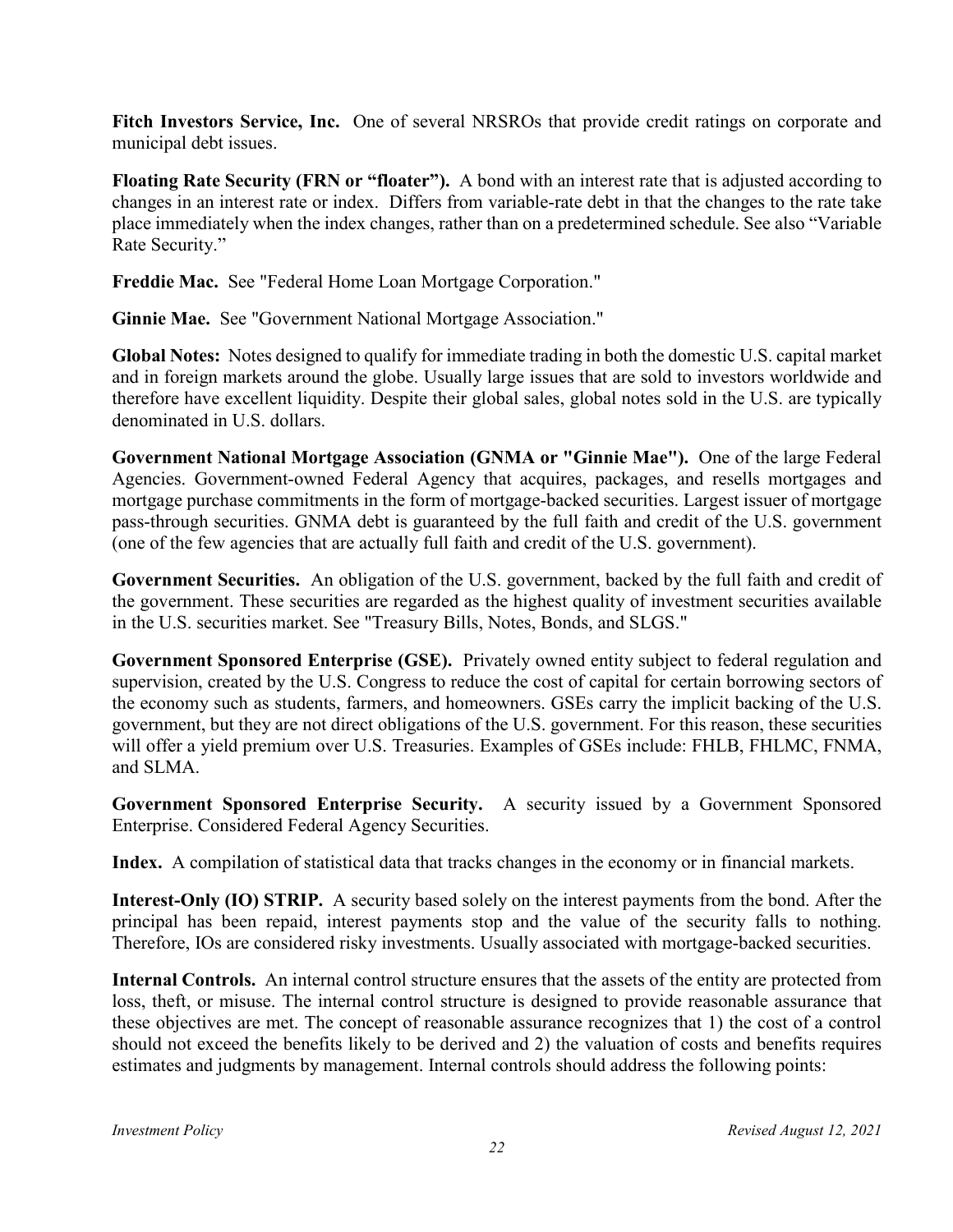- 1. **Control of collusion** Collusion is a situation where two or more employees are working in conjunction to defraud their employer.
- 2. **Separation of transaction authority from accounting and record keeping** A separation of duties is achieved by separating the person who authorizes or performs the transaction from the people who record or otherwise account for the transaction.
- 3. **Custodial safekeeping** Securities purchased from any bank or dealer including appropriate collateral (as defined by state law) shall be placed with an independent third party for custodial safekeeping.
- 4. **Avoidance of physical delivery securities** Book-entry securities are much easier to transfer and account for since actual delivery of a document never takes place. Delivered securities must be properly safeguarded against loss or destruction. The potential for fraud and loss increases with physically delivered securities.
- 5. **Clear delegation of authority to subordinate staff members** Subordinate staff members must have a clear understanding of their authority and responsibilities to avoid improper actions. Clear delegation of authority also preserves the internal control structure that is contingent on the various staff positions and their respective responsibilities.
- 6. **Written confirmation of transactions for investments and wire transfers** Due to the potential for error and improprieties arising from telephone and electronic transactions, all transactions should be supported by written communications and approved by the appropriate person. Written communications may be via fax if on letterhead and if the safekeeping institution has a list of authorized signatures.
- 7. **Development of a wire transfer agreement with the lead bank and third-party custodian** The designated official should ensure that an agreement will be entered into and will address the following points: controls, security provisions, and responsibilities of each party making and receiving wire transfers.

**Inverse Floater.** A floating rate security structured in such a way that it reacts inversely to the direction of interest rates. Considered risky as their value moves in the opposite direction of normal fixed-income investments and whose interest rate can fall to zero.

**Investment Advisor.** A company that provides professional advice managing portfolios, investment recommendations, and/or research in exchange for a management fee.

**Investment Adviser Act of 1940.** Federal legislation that sets the standards by which investment companies, such as mutual funds, are regulated in the areas of advertising, promotion, performance reporting requirements, and securities valuations.

**Investment Grade.** Bonds considered suitable for preservation of invested capital, including bonds rated a minimum of Baa3 by Moody's, BBB- by Standard & Poor's, or BBB- by Fitch. Although "BBB" rated bonds are considered investment grade, most public agencies cannot invest in securities rated below "A."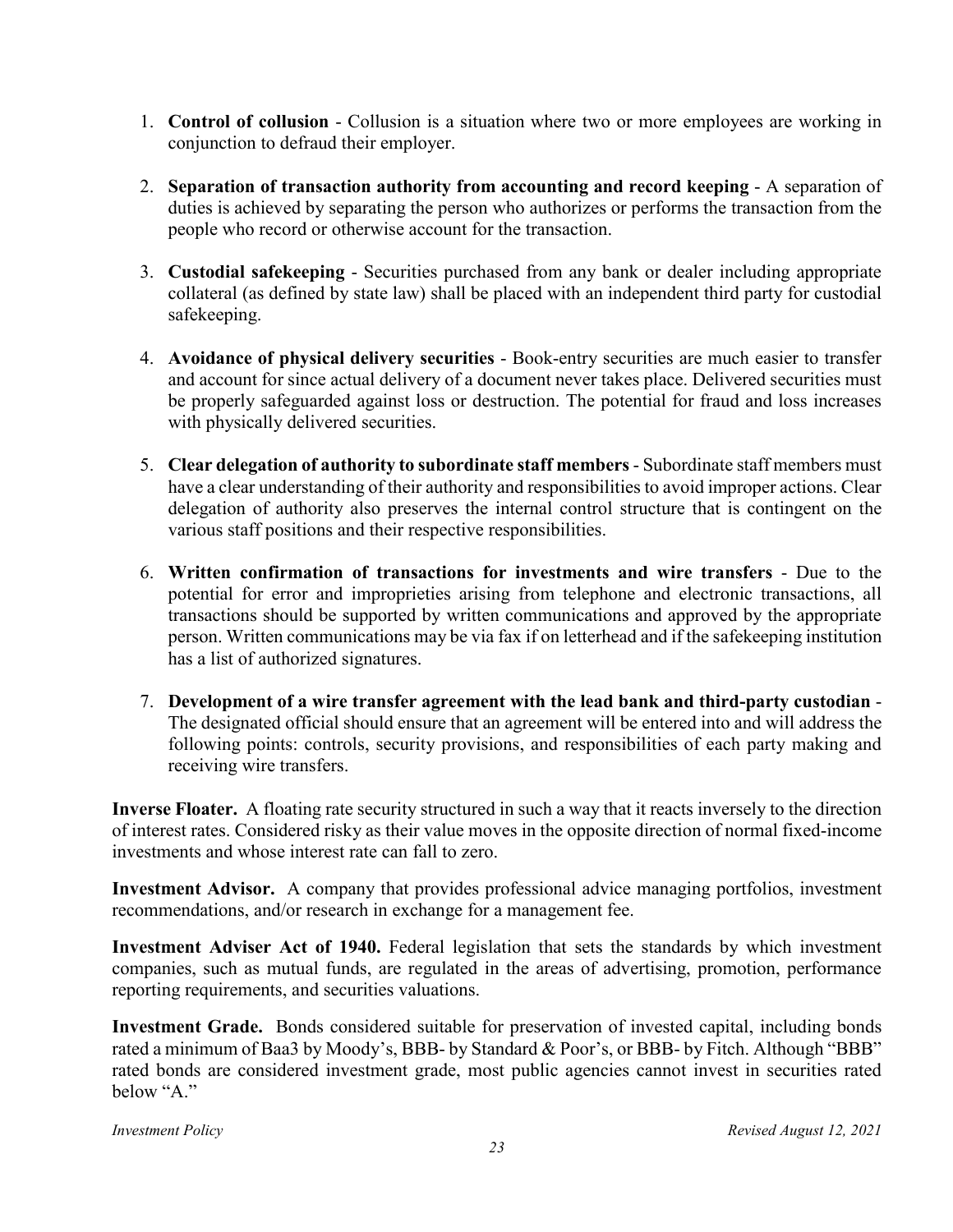**Liquidity.** Relative ease of converting an asset into cash without significant loss of value. Also, a relative measure of cash and near-cash items in a portfolio of assets. Additionally, it is a term describing the marketability of a money market security correlating to the narrowness of the spread between the bid and ask prices.

**Local Government Investment Pool (LGIP).** An investment by local governments in which their money is pooled as a method for managing local funds, (e.g., Florida State Board of Administration's Florida Prime Fund).

**Long-Term Core Investment Program.** Funds that are not needed within a one-year period.

**Market Value.** The fair market value of a security or commodity. The price at which a willing buyer and seller would pay for a security.

**Mark-to-market.** Adjusting the value of an asset to its market value, reflecting in the process unrealized gains or losses.

**Master Repurchase Agreement.** A widely accepted standard agreement form published by the Securities Industry and Financial Markets Association (SIFMA) that is used to govern and document Repurchase Agreements and protect the interest of parties in a repo transaction.

**Maturity Date.** Date on which principal payment of a financial obligation is to be paid.

**Medium Term Notes (MTN's).** Used frequently to refer to corporate notes of medium maturity (5 years and under). Technically, any debt security issued by a corporate or depository institution with a maturity from 1 to 10 years and issued under an MTN shelf registration. Usually issued in smaller issues with varying coupons and maturities, and underwritten by a variety of broker/dealers (as opposed to large corporate deals issued and underwritten all at once in large size and with a fixed coupon and maturity).

**Money Market.** The market in which short-term debt instruments (bills, commercial paper, bankers' acceptance, etc.) are issued and traded.

**Money Market Mutual Fund (MMF).** A type of mutual fund that invests solely in money market instruments, such as: U.S. Treasury bills, commercial paper, bankers' acceptances, and repurchase agreements. Money market mutual funds are registered with the SEC under the Investment Company Act of 1940 and are subject to "rule 2a-7" which significantly limits average maturity and credit quality of holdings. MMF's are managed to maintain a stable net asset value (NAV) of \$1.00. Many MMFs carry ratings by a NRSRO.

**Moody's Investors Service.** One of several NRSROs that provide credit ratings on corporate and municipal debt issues.

*Investment Policy Revised August 12, 2021* **Mortgage Backed Securities (MBS).** Mortgage-backed securities represent an ownership interest in a pool of mortgage loans made by financial institutions, such as savings and loans, commercial banks, or mortgage companies, to finance the borrower's purchase of a home or other real estate. The majority of MBS are issued and/or guaranteed by GNMA, FNMA, and FHLMC. There are a variety of MBS structures with varying levels of risk and complexity. All MBS have reinvestment risk as actual principal and interest payments are dependent on the payment of the underlying mortgages which can be prepaid by mortgage holders to refinance and lower rates or simply because the underlying property was sold.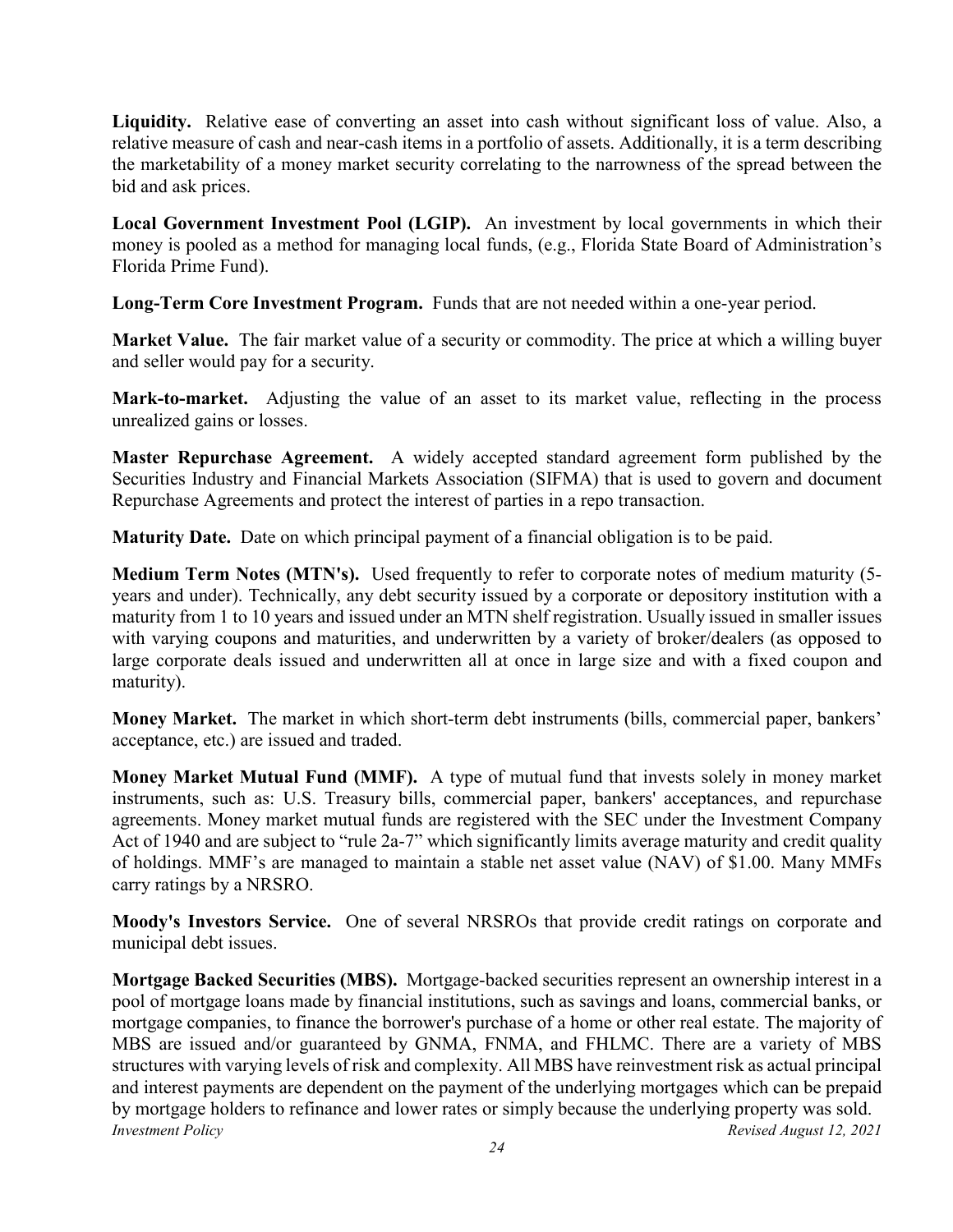**Mortgage Pass-Through Securities.** A pool of residential mortgage loans with the monthly interest and principal distributed to investors on a pro-rata basis. The largest issuer is GNMA.

**Municipal Note/Bond.** A debt instrument issued by a state or local government unit or public agency.The vast majority of municipals are exempt from state and federal income tax, although some non-qualified issues are taxable.

**Mutual Fund.** Portfolio of securities professionally managed by a registered investment company that issues shares to investors. Many different types of mutual funds exist (e.g., bond, equity, and money market funds); all except money market funds operate on a variable net asset value (NAV).

**Negotiable Certificate of Deposit (Negotiable CD).** Large denomination CDs (\$100,000 and larger) that are issued in bearer form and can be traded in the secondary market.

**Net Asset Value.** The market value of one share of an investment company, such as a mutual fund. This figure is calculated by totaling a fund's assets including securities, cash, and any accrued earnings, then subtracting the total assets from the fund's liabilities, and dividing this total by the number of shares outstanding. This is calculated once a day based on the closing price for each security in the fund's portfolio. (See below.)

[(Total assets) - (Liabilities)]/(Number of shares outstanding)

**NRSRO.** A "Nationally Recognized Statistical Rating Organization" (NRSRO) is a designated rating organization that the SEC has deemed a strong national presence in the U.S. NRSROs provide credit ratings on corporate and bank debt issues. Only ratings of a NRSRO may be used for the regulatory purposes of rating. Includes Moody's, S&P, Fitch, and Duff & Phelps.

**Offered Price.** See also "Ask Price."

**Open Market Operations.** A Federal Reserve monetary policy tactic entailing the purchase or sale of government securities in the open market by the Federal Reserve System from and to primary dealers in order to influence the money supply, credit conditions, and interest rates.

**Par Value.** The face value, stated value, or maturity value of a security.

**Physical Delivery.** Delivery of readily available underlying assets at contract maturity.

Portfolio. Collection of securities and investments held by an investor.

**Premium.** The amount by which a bond or other financial instrument sells above its face value. See also "Discount."

**Primary Dealer.** A designation given to certain government securities dealer by the Federal Reserve Bank of New York. Primary dealers can buy and sell government securities directly with the Fed. Primary dealers also submit daily reports of market activity and security positions held to the Fed and are subject to its informal oversight. Primary dealers are the largest buyers and sellers by volume in the U.S. Treasury securities market.

**Prime Paper.** Commercial paper of high quality. Highest rated paper is A-1+/A-1 by S&P and P-1 by Moody's.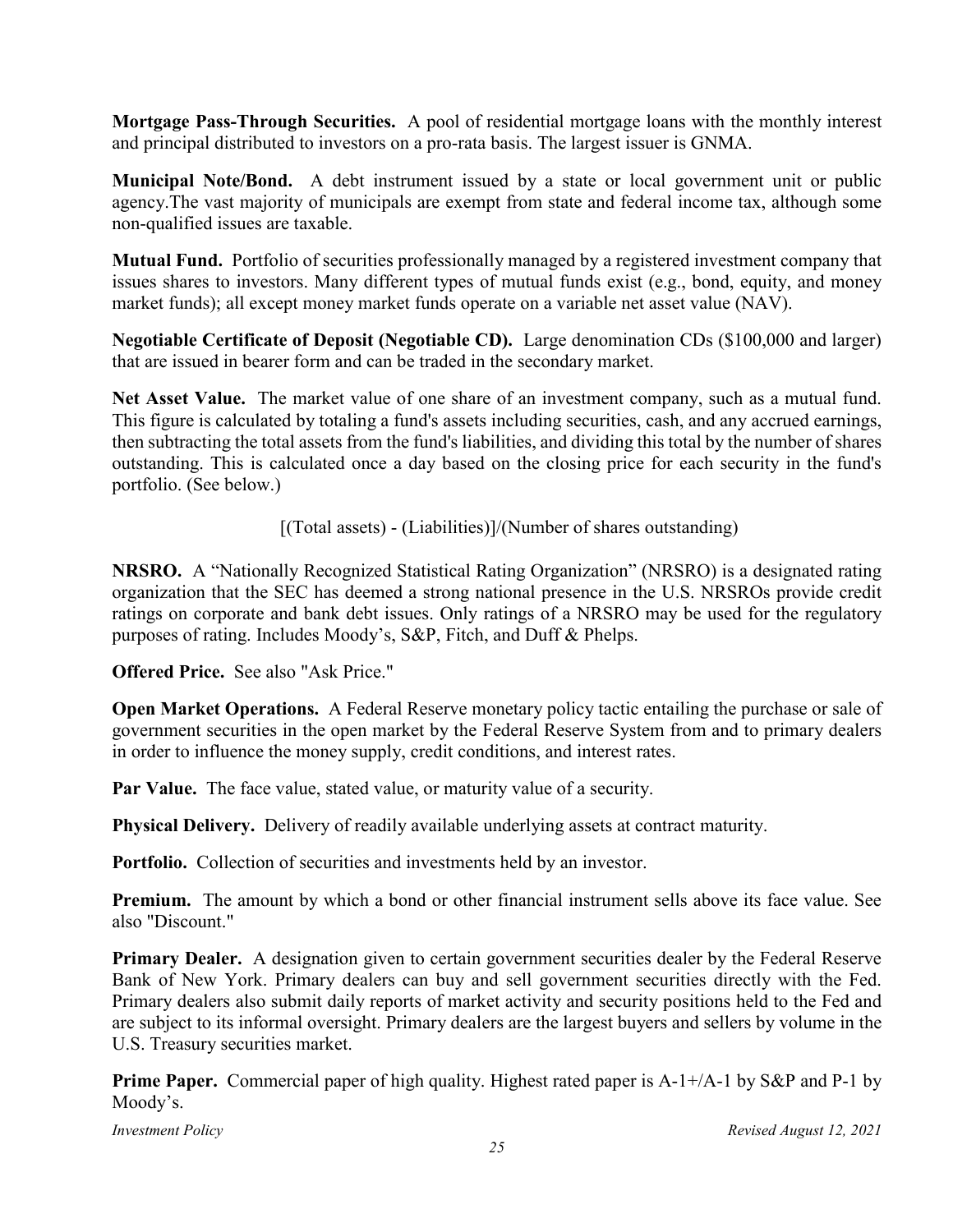**Principal.** Face value of a financial instrument on which interest accrues. May be less than par value if some principal has been repaid or retired. For a transaction, principal is par value times price and includes any premium or discount.

**Prudent Expert Rule**. Standard that requires that a fiduciary manage a portfolio with the care, skill, prudence, and diligence, under the circumstances then prevailing, that a prudent person acting in a like capacity and familiar with such matters would use in the conduct of an enterprise of a like character and with like aims. This statement differs from the "prudent person" rule in that familiarity with such matters suggests a higher standard than simple prudence.

**Prudent Investor Standard.** Standard that requires that when investing, reinvesting, purchasing, acquiring, exchanging, selling, or managing public funds, a trustee shall act with care, skill, prudence, and diligence under the circumstances then prevailing, including, but not limited to, the general economic conditions and the anticipated needs of the agency, that a prudent person acting in a like capacity and familiarity with those matters would use in the conduct of funds of a like character and with like aims, to safeguard the principal and maintain the liquidity needs of the agency. More stringent than the "prudent person" standard as it implies a level of knowledge commensurate with the responsibility at hand.

**Qualified Public Depository** - Per Subsection 280.02(26), F.S., "qualified public depository" means any bank, savings bank, or savings association that:

- 1. Is organized and exists under the laws of the United States, the laws of this state or any other state or territory of the United States.
- 2. Has its principal place of business in this state or has a branch office in this state which is authorized under the laws of this state or of the United States to receive deposits in this state.
- 3. Has deposit insurance under the provision of the Federal Deposit Insurance Act, as amended, 12 U.S.C. ss.1811 et seq.
- 4. Has procedures and practices for accurate identification, classification, reporting, and collateralization of public deposits.
- 5. Meets all requirements of Chapter 280, F.S.
- 6. Has been designated by the Chief Financial Officer as a qualified public depository.

**Range Note.** A type of structured note that accrues interest daily at a set coupon rate that is tied to an index. Most range notes have two coupon levels; a higher accrual rate for the period the index is within a designated range, the lower accrual rate for the period that the index falls outside the designated range. This lower rate may be zero and may result in zero earnings.

**Rate of Return.** Amount of income received from an investment, expressed as a percentage of the amount invested.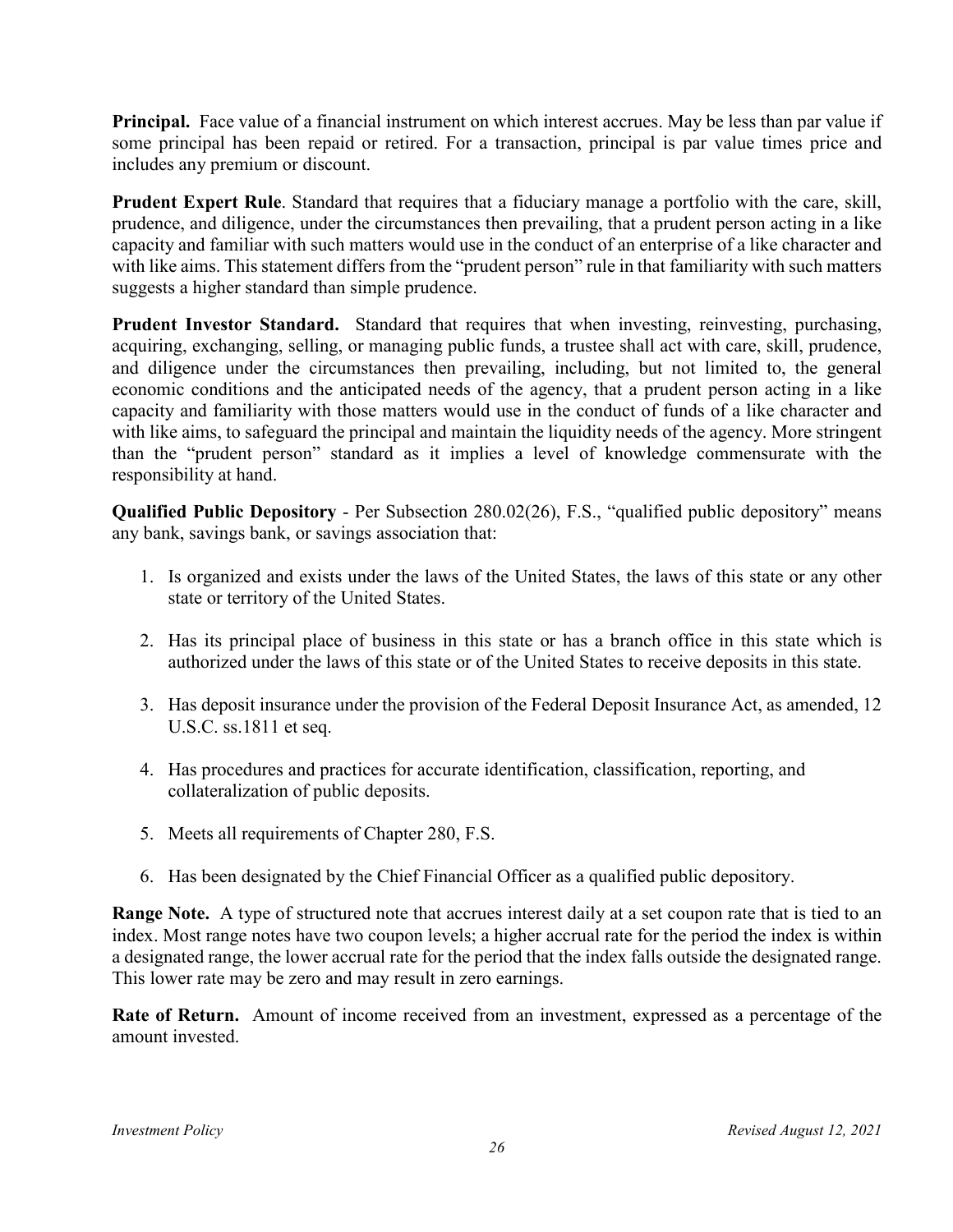**Realized Gains (Losses).** The difference between the sale price of an investment and its book value. Gains/losses are "realized" when the security is actually sold, as compared to "unrealized" gains/losses which are based on current market value. See "Unrealized Gains (Losses)."

**Reference Bills:** FHLMC's short-term debt program created to supplement its existing discount note program by offering issues from one month through one year, auctioned on a weekly or on an alternating four-week basis (depending upon maturity) offered in sizeable volumes (\$1 billion and up) on a cycle of regular, standardized issuance. Globally sponsored and distributed, Reference Bill issues are intended to encourage active trading and market-making and facilitate the development of a term repo market. The program was designed to offer predictable supply, pricing transparency, and liquidity, thereby providing alternatives to U.S. Treasury bills. FHLMC's Reference Bills are unsecured general corporate obligations. This program supplements the corporation's existing discount note program. Issues under the Reference program constitute the same credit standing as other FHLMC discount notes; they simply add organization and liquidity to the short-term Agency discount note market.

**Reference Notes:** FHLMC's intermediate-term debt program with issuances of 2, 3, 5, 10, and 30-year maturities. Initial issuances range from \$2 - \$6 billion with re-openings ranging \$1 - \$4 billion.

The notes are high-quality bullet structures securities that pay interest semiannually. Issues under the Reference program constitute the same credit standing as other FHLMC notes; they simply add organization and liquidity to the intermediate- and long-term Agency market.

**Repurchase Agreement (Repo).** A short-term investment vehicle where an investor agrees to buy securities from a counterparty and simultaneously agrees to resell the securities back to the counterparty at an agreed upon time and for an agreed upon price. The difference between the purchase price and the sale price represents interest earned on the agreement. In effect, it represents a collateralized loan to the investor, where the securities are the collateral. Can be DVP, where securities are delivered to the investor's custodial bank, or "tri-party" where the securities are delivered to a third party intermediary. Any type of security can be used as "collateral," but only some types provide the investor with special bankruptcy protection under the law. Repos should be undertaken only when an appropriate Securities Industry and Financial Markets Association (SIFMA) approved master repurchase agreement is in place.

**Reverse Repurchase Agreement (Reverse Repo).** A repo from the point of view of the original seller of securities. Used by dealers to finance their inventory of securities by essentially borrowing at shortterm rates. Can also be used to leverage a portfolio and in this sense, can be considered risky if used improperly.

**Safekeeping.** Service offered for a fee, usually by financial institutions, for the holding of securities and other valuables. Safekeeping is a component of custody services.

**Secondary Market.** Markets for the purchase and sale of any previously issued financial instrument.

**Securities Industry and Financial Markets Association (SIFMA).** The bond market trade association representing the largest securities markets in the world. In addition to publishing a Master Repurchase Agreement, widely accepted as the industry standard document for Repurchase Agreements, the SIFMA also recommends bond market closures and early closes due to holidays.

**Securities Lending.** An arrangement between and investor and a custody bank that allows the custody bank to "loan" the investors investment holdings, reinvest the proceeds in permitted investments, and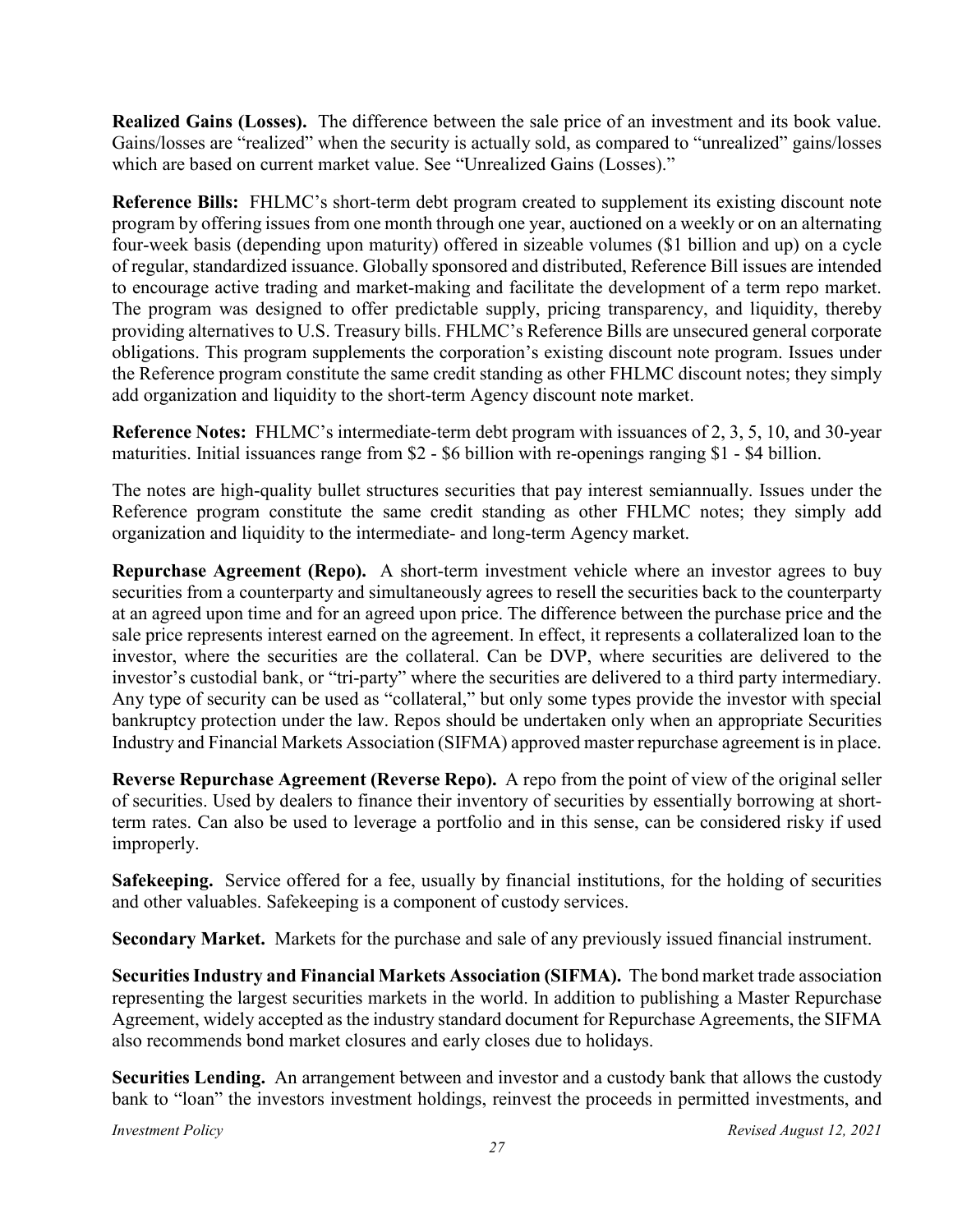shares any profits with the investor. Should be governed by a securities lending agreement. Can increase the risk of a portfolio in that the investor takes on the default risk on the reinvestment at the discretion of the custodian.

**Sinking Fund.** A separate accumulation of cash or investments (including earnings on investments) in a fund in accordance with the terms of a trust agreement or indenture, funded by periodic deposits by the issuer (or other entity responsible for debt service), for the purpose of assuring timely availability of moneys for payment of debt service. Usually used in connection with term bonds.

**Spread.** The difference between the price of a security and similar maturity U.S. Treasury investments, expressed in percentage terms or basis points. A spread can also be the absolute difference in yield between two securities. The securities can be in different markets or within the same securities market between different credits, sectors, or other relevant factors.

**Standard & Poor's.** One of several NRSROs that provide credit ratings on corporate and municipal debt issues.

**STRIPS (Separate Trading of Registered Interest and Principal of Securities).** Acronym applied to U.S. Treasury securities that have had their coupons and principal repayments separated into individual zero-coupon Treasury securities. The same technique and "strips" description can be applied to non-Treasury securities (e.g., FNMA strips).

**Structured Notes.** Notes that have imbedded into their structure options such as step-up coupons or derivative-based returns.

**Supranational**. Supranational organizations are international financial institutions that are generally established by agreements among nations, with member nations contributing capital and participating in management. These agreements provide for limited immunity from the laws of member countries. Bonds issued by these institutions are part of the broader class of Supranational, Sovereign, and Non-U.S. Agency (SSA) sector bonds. Supranational bonds finance economic and infrastructure development and support environmental protection, poverty reduction, and renewable energy around the globe. For example, the World Bank, International Finance Corporation (IFC), and African Development Bank (AfDB) have "green bond" programs specifically designed for energy resource conservation and management. Supranational bonds, which are issued by multi-national organizations that transcend national boundaries. Examples include the World Bank, African Development Bank, and European Investment Bank.

**Swap.** Trading one asset for another.

**TAP Notes:** Federal Agency notes issued under the FHLB TAP program. Launched in 6/99 as a refinement to the FHLB bullet bond auction process. In a break from the FHLB's traditional practice of bringing numerous small issues to market with similar maturities, the TAP Issue Program uses the four most common maturities and reopens them up regularly through a competitive auction. These maturities (2, 3, 5, and 10 year) will remain open for the calendar quarter, after which they will be closed and a new series of TAP issues will be opened to replace them. This reduces the number of separate bullet bonds issued, but generates enhanced awareness and liquidity in the marketplace through increased issue size and secondary market volume.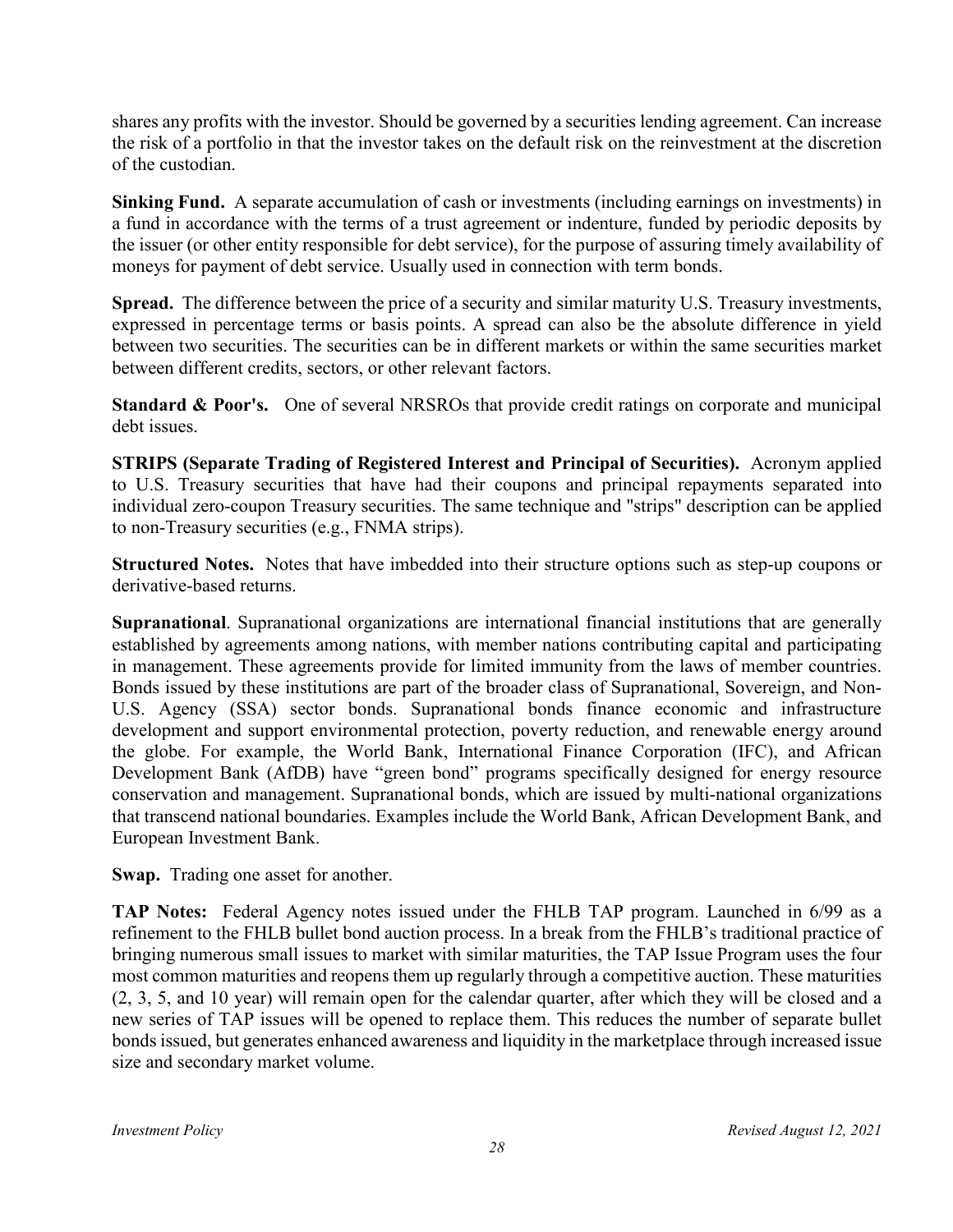**Tennessee Valley Authority (TVA).** One of the large Federal Agencies. A wholly owned corporation of the United States government that was established in 1933 to develop the resources of the Tennessee Valley region in order to strengthen the regional and national economy and the national defense. Power operations are separated from non-power operations. TVA securities represent obligations of TVA, payable solely from TVA's net power proceeds, and are neither obligations of nor guaranteed by the United States. TVA is currently authorized to issue debt up to \$30 billion. Under this authorization, TVA may also obtain advances from the U.S. Treasury of up to \$150 million. Frequent issuer of discount notes, agency notes, and callable agency securities.

**Total Return.** Investment performance measured over a period of time that includes coupon interest, interest on interest, and both realized and unrealized gains or losses. Total return includes, therefore, any market value appreciation/depreciation on investments held at period end.

**Treasuries.** Collective term used to describe debt instruments backed by the U.S. government and issued through the U.S. Department of the Treasury. Includes Treasury bills, Treasury notes, and Treasury bonds. Also a benchmark term used as a basis by which the yields of non-Treasury securities are compared (e.g., "trading at 50 basis points over Treasuries").

**Treasury Bills (T-Bills).** Short-term direct obligations of the United States government issued with an original term of one year or less. Treasury bills are sold at a discount from face value and do not pay interest before maturity. The difference between the purchase price of the bill and the maturity value is the interest earned on the bill. Currently, the U.S. Treasury issues 4-week, 13-week, and 26-week T-Bills.

**Treasury Bonds.** Long-term interest-bearing debt securities backed by the U.S. government and issued with maturities of ten years and longer by the U.S. Department of the Treasury.

**Treasury Notes.** Intermediate interest-bearing debt securities backed by the U.S. government and issued with maturities ranging from one to ten years by the U.S. Department of the Treasury. The Treasury currently issues 2-year, 3-year, 5-year, and 10-year Treasury Notes.

**Trustee.** A bank designated by an issuer of securities as the custodian of funds and official representative of bondholders. Trustees are appointed to insure compliance with the bond documents and to represent bondholders in enforcing their contract with the issuer.

**Uniform Net Capital Rule.** SEC Rule 15c3-1 that outlines the minimum net capital ratio (ratio of indebtedness to net liquid capital) of member firms and non-member broker/dealers.

**Unrealized Gains (Losses).** The difference between the market value of an investment and its book value. Gains/losses are "realized" when the security is actually sold, as compared to "unrealized" gains/losses which are based on current market value. See also "Realized Gains (Losses)."

**Variable-Rate Security.** A bond that bears interest at a rate that varies over time based on a specified schedule of adjustment (e.g., daily, weekly, monthly, semi-annually, or annually). See also "Floating Rate Note."

**Weighted Average Maturity (or just "Average Maturity").** The average maturity of all securities and investments of a portfolio, determined by multiplying the par or principal value of each security or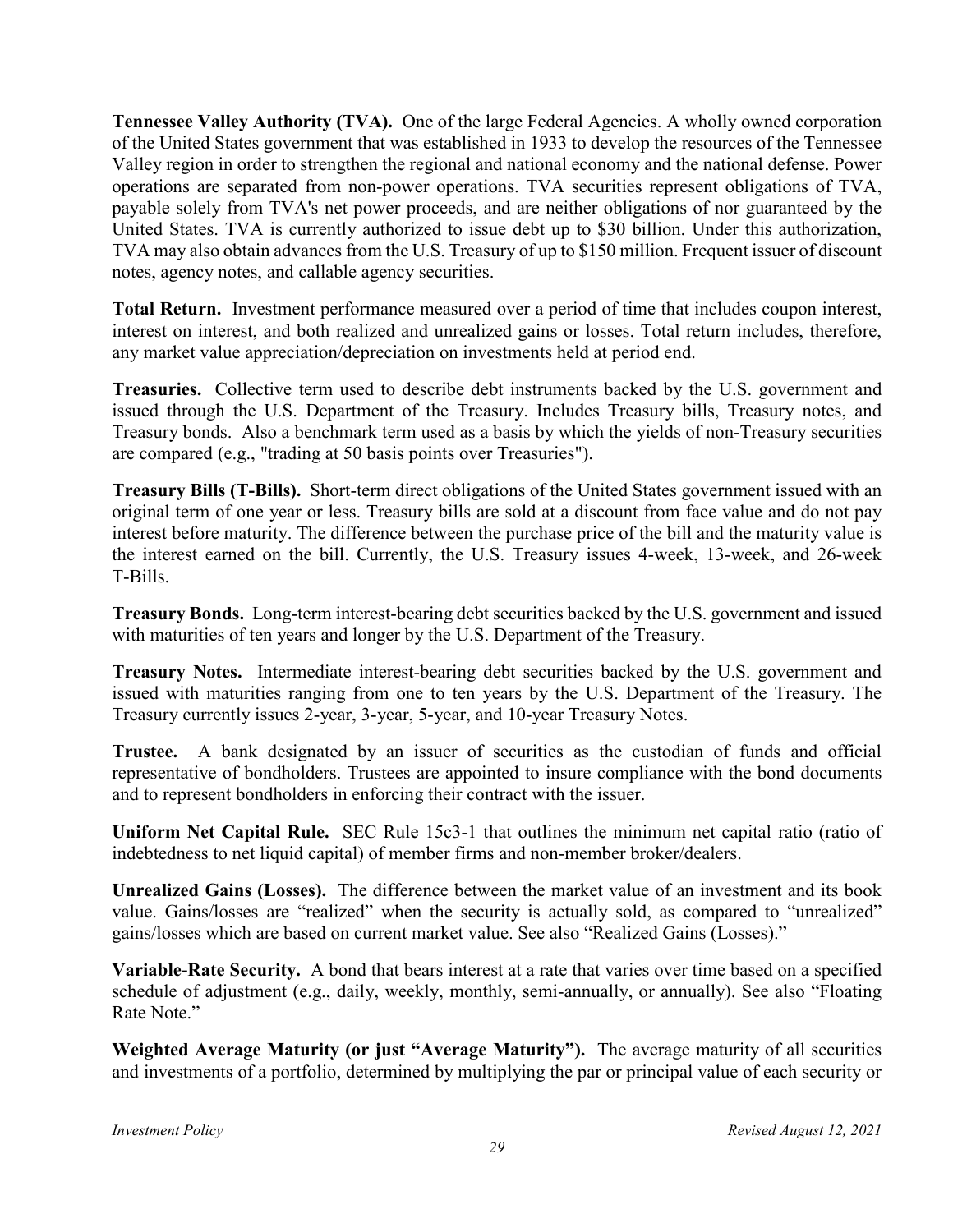investment by its maturity (days or years), summing the products, and dividing the sum by the total principal value of the portfolio. A simple measure of risk of a fixed-income portfolio.

**Weighted Average Maturity to Call.** The average maturity of all securities and investments of a portfolio, adjusted to substitute the first call date per security for maturity date for those securities with call provisions.

**Yield Curve.** A graphic depiction of yields on like securities in relation to remaining maturities spread over a time line. The traditional yield curve depicts yields on U.S. Treasuries, although yield curves exist for Federal Agencies and various credit quality corporates as well. Yield curves can be positively sloped (normal) where longer-term investments have higher yields, or "inverted" (uncommon) where longer-term investments have lower yields than shorter ones.

**Yield to Call (YTC).** Same as "Yield to Maturity," except the return is measured to the first call date rather than the maturity date. Yield to call can be significantly higher or lower than a security's yield to maturity.

**Yield to Maturity (YTM).** Calculated return on an investment, assuming all cash-flows from the security are reinvested at the same original yield. Can be higher or lower than the coupon rate depending on market rates and whether the security was purchased at a premium or discount. There are different conventions for calculating YTM for various types of securities.

**Yield.** There are numerous methods of yield determination. In this glossary, see also "Current Yield," "Yield Curve," "Yield to Call," and "Yield to Maturity."